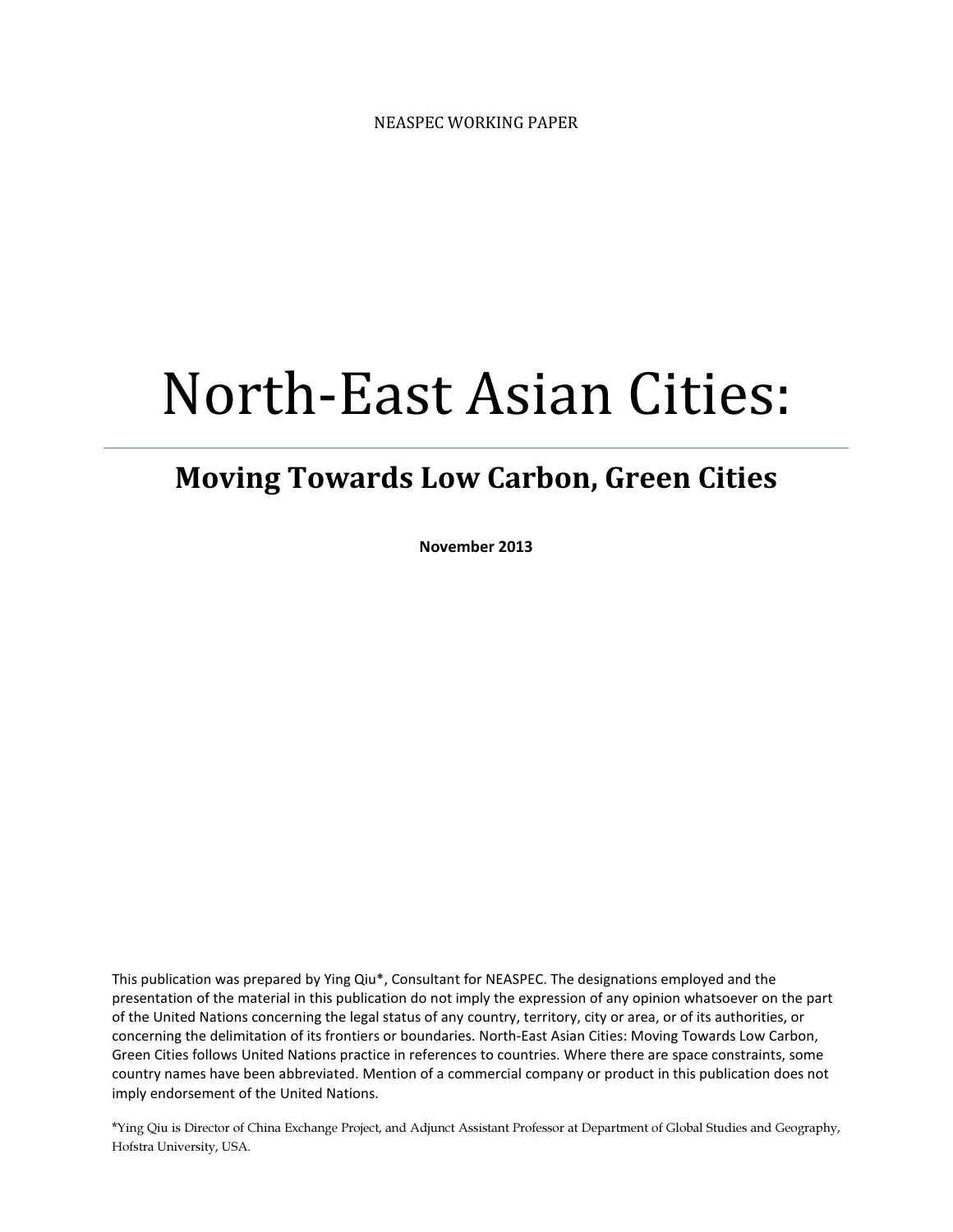#### ABBREVIATIONS AND ACRONYM

| <b>ACCCRN</b>       | Asian Cities Climate Change Resilience Network                         |
|---------------------|------------------------------------------------------------------------|
| <b>BOD</b>          | Biological oxygen demand                                               |
| <b>CAIT</b>         | Climate Analysis Indicators Tool                                       |
| <b>CCI</b>          | Clinton's Climate Initiative                                           |
| <b>CCCI</b>         | Cities and Climate Change Initiative                                   |
| $CH_4$              | The chemical formula for methane                                       |
| CO <sub>2</sub>     | Carbon dioxide                                                         |
| <b>COD</b>          | Chemical oxygen demand                                                 |
| DMI                 | Direct material input                                                  |
| <b>DPRK</b>         | Democratic People's Republic of Korea                                  |
| EEIs                | Eco-efficiency Indicators                                              |
| EMC                 | Eco-Model City                                                         |
| <b>EREC</b>         | European Renewable Energy Council                                      |
| <b>ESCAP</b>        | United Nations Economic and Social Commission for Asia and the Pacific |
| <b>GCP</b>          | Global Carbon Project                                                  |
| GDP                 | <b>Gross Domestic Product</b>                                          |
| GE                  | General Electric                                                       |
| <b>GHG</b>          | Greenhouse gas                                                         |
| <b>GEF</b>          | Global Environment Facility                                            |
| <b>ICLEI</b>        | International Council for Local Environmental Initiatives              |
| <b>IEA</b>          | <b>International Energy Agency</b>                                     |
| <b>IPCC</b>         | Intergovernmental Panel on Climate Change                              |
| <b>ITS</b>          | <b>Intelligent Transportation System</b>                               |
| <b>JICA</b>         | Japan International Cooperation Agency                                 |
| JPOI                | Johannesburg Plan of Implement                                         |
| KW                  | Kilowatt                                                               |
| LA21                | Localizing Agenda 21 Programme                                         |
| <b>MDG</b>          | Millennium Development Goal                                            |
| <b>MLTM</b>         | Ministry of Land, Transportation and Maritime Affairs                  |
| MtCO <sub>2</sub> e | Metric tonne carbon dioxide equivalent                                 |
| Mtoe                | Million ton of oil equivalent                                          |
| <b>NEA</b>          | North East Asia                                                        |
| <b>NEASPEC</b>      | North East Asian Subregional Programme for Environmental Cooperation   |
| <b>NDRC</b>         | National Development and Reform Committee                              |
| <b>NGO</b>          | Non-governmental organization                                          |
| NO <sub>X</sub>     | Nitrogen oxides                                                        |
| <b>OECD</b>         | Organisation for Economic Cooperation and Development                  |
| <b>RMB</b>          | Renminbi (Chinese currency)                                            |
| PCBs                | Polychlorinated Biphenyls                                              |
| PV                  | Photovoltaic                                                           |
| POP                 | Persistent organic pollutant                                           |
| <b>ROK</b>          | Republic of Korea                                                      |
| <b>SCP</b>          | Sustainable Cities Programme                                           |
| SO <sub>2</sub>     | Sulphur dioxide                                                        |
| SOC                 | Social overhead capital                                                |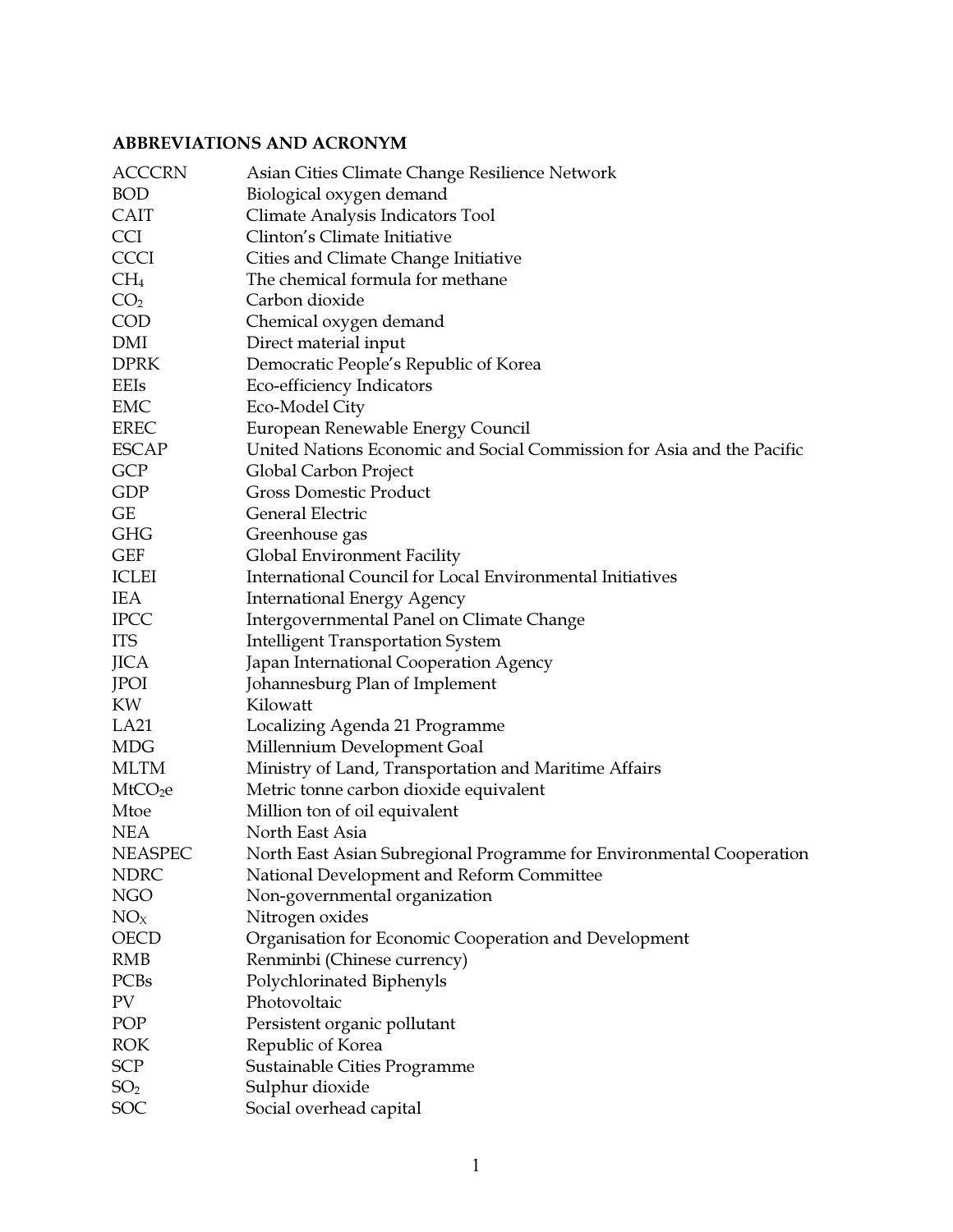| <b>SOM</b>    | Senior Official Meeting                                          |
|---------------|------------------------------------------------------------------|
| SRO-ENEA      | Subregional Office for East and North-East Asia                  |
| <b>TOD</b>    | <b>Transport Oriented Development</b>                            |
| <b>TOE</b>    | Ton of oil equivalent                                            |
| <b>UNCED</b>  | United Nations Conference on Environment and Development         |
| <b>UNDP</b>   | United Nations Development Programme                             |
| <b>UNEP</b>   | United Nations Environment Programme                             |
| <b>UNESCO</b> | United Nations Educational, Scientific and Cultural Organization |
| <b>UNFCCC</b> | United Nations Framework Convention on Climate Change            |
| <b>URCM</b>   | Urban and Regional Carbon Management                             |
| <b>USC</b>    | Ultrasupercritical                                               |
| <b>WBCSD</b>  | World Business Council for Sustainable Development               |
| <b>WSSD</b>   | World Summit on Sustainable Development                          |
| <b>WTO</b>    | World Trade Organization                                         |
| <b>WWF</b>    | World Wildlife Fund                                              |
| <b>YSCP</b>   | Yokohama Smart City Project                                      |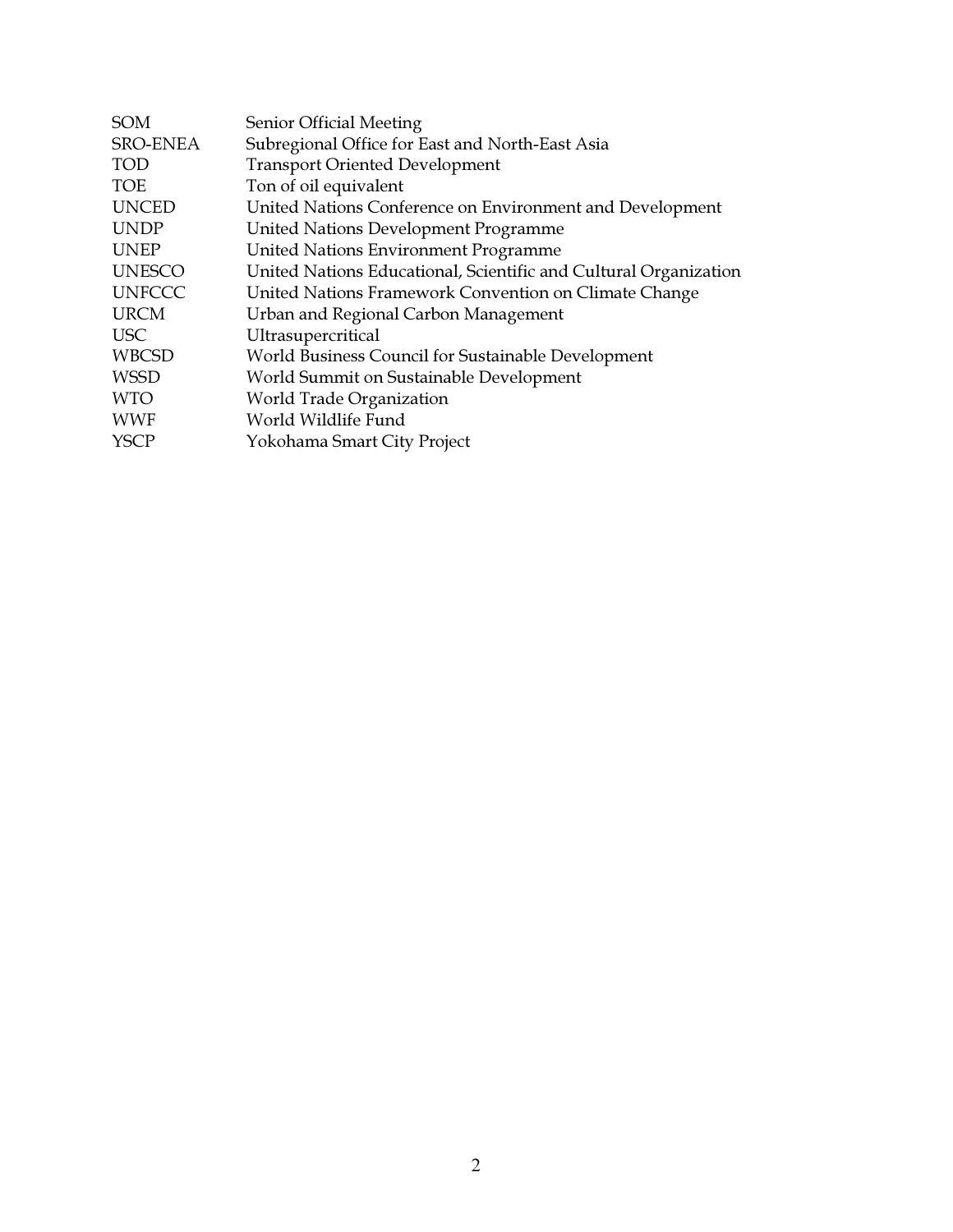#### **Table of Contents**

| $\mathbf{1}$ . |     |  |
|----------------|-----|--|
|                | 1.1 |  |
|                | 1.2 |  |
|                | 1.3 |  |
| 2.             |     |  |
|                | 2.1 |  |
|                | 2.2 |  |
| 3.             |     |  |
|                | 3.1 |  |
|                | 3.2 |  |
|                | 3.3 |  |
|                | 3.4 |  |
| 4.             |     |  |
|                | 4.1 |  |
|                | 4.2 |  |
|                | 4.3 |  |
|                | 4.4 |  |
| 5.             |     |  |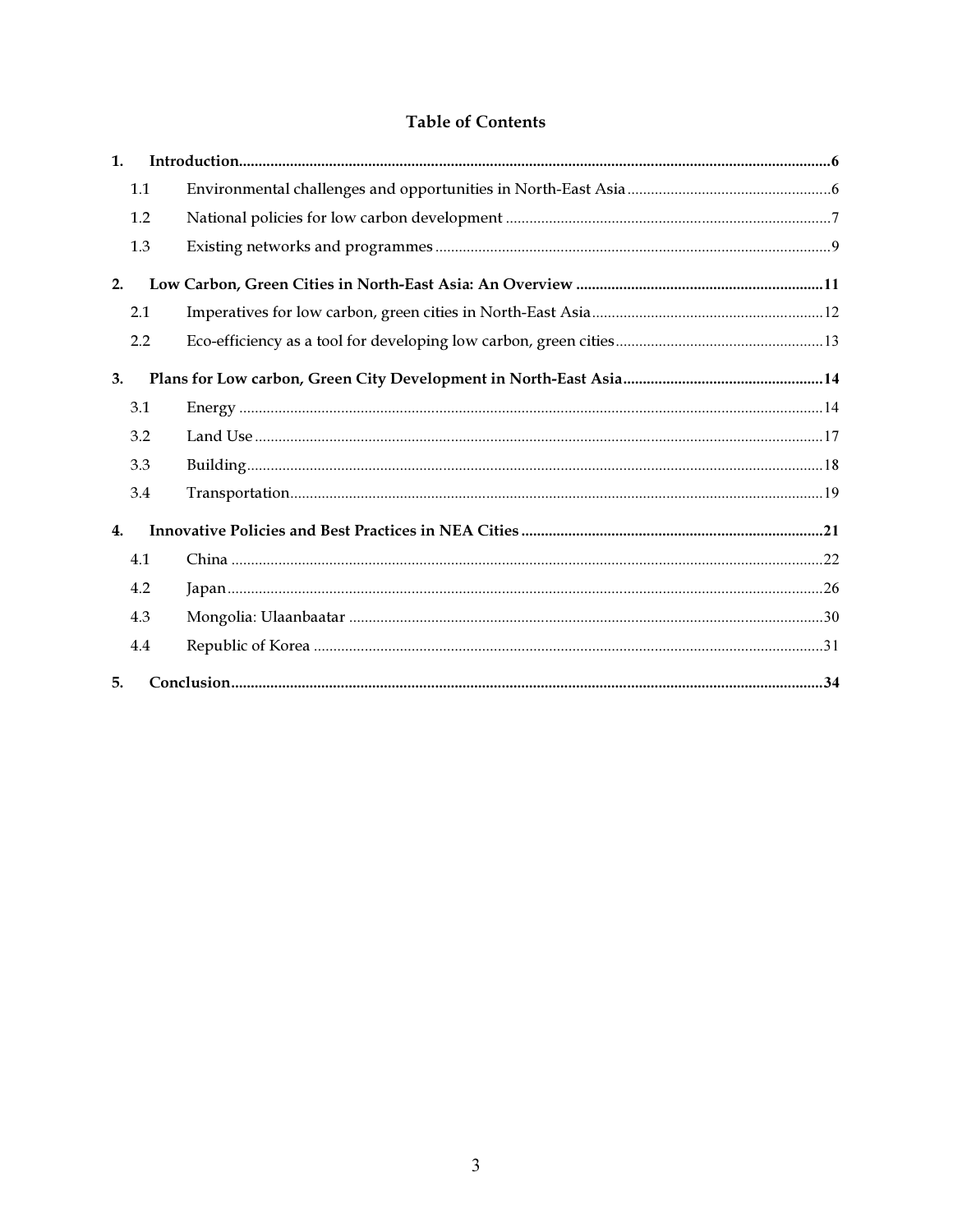#### List of Tables

| [Table 1] Framework of & set of EEI using monetary output as numerator  13          |  |
|-------------------------------------------------------------------------------------|--|
|                                                                                     |  |
| [Table 3] Low carbon development targets and actions proposed by Chinese cities  22 |  |
|                                                                                     |  |
|                                                                                     |  |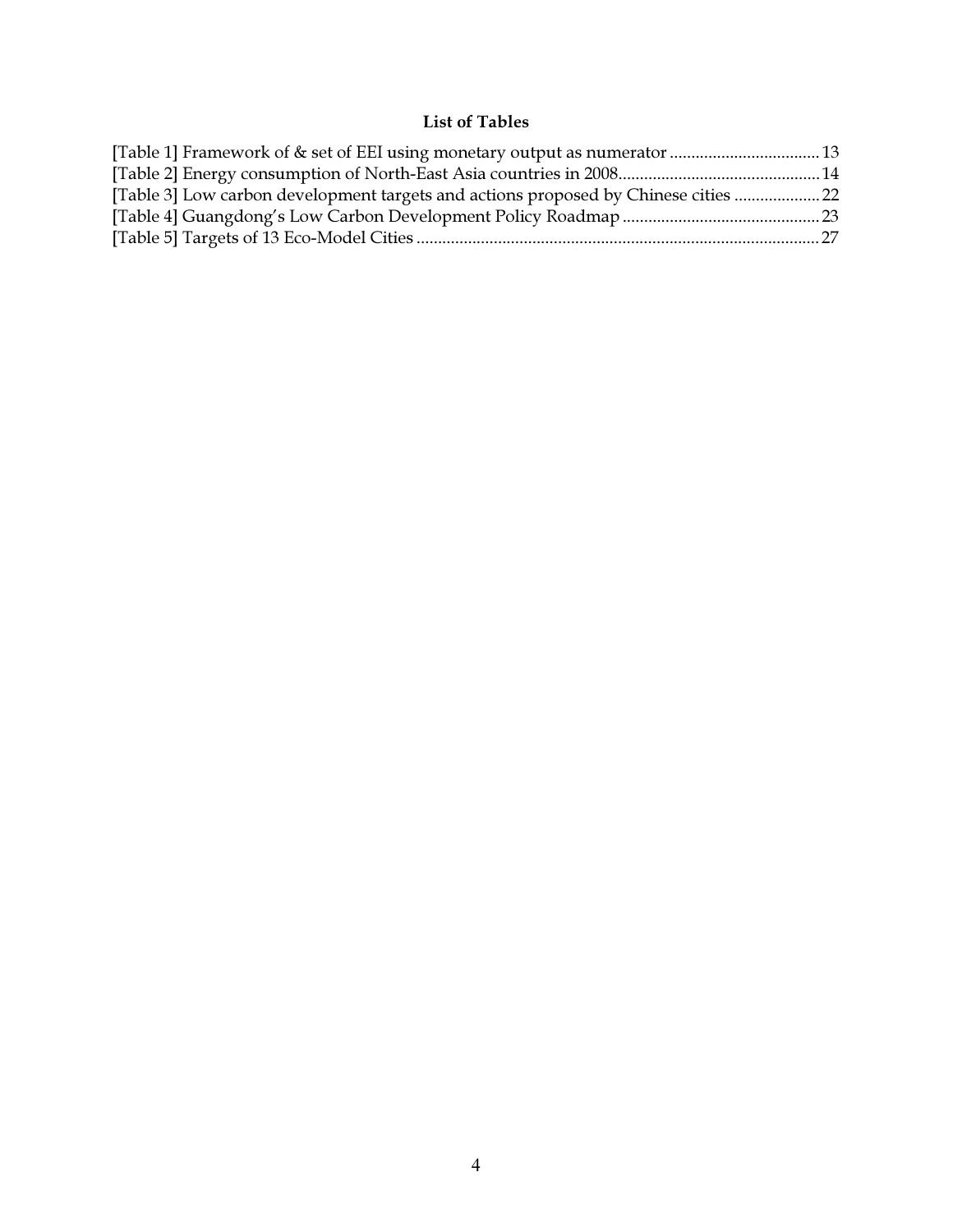# List of Figures

| [Figure 2] Share of CO2 emissions of NEA countries in the world 1995-2008  12 |  |
|-------------------------------------------------------------------------------|--|
|                                                                               |  |
|                                                                               |  |
|                                                                               |  |
|                                                                               |  |
|                                                                               |  |
|                                                                               |  |
|                                                                               |  |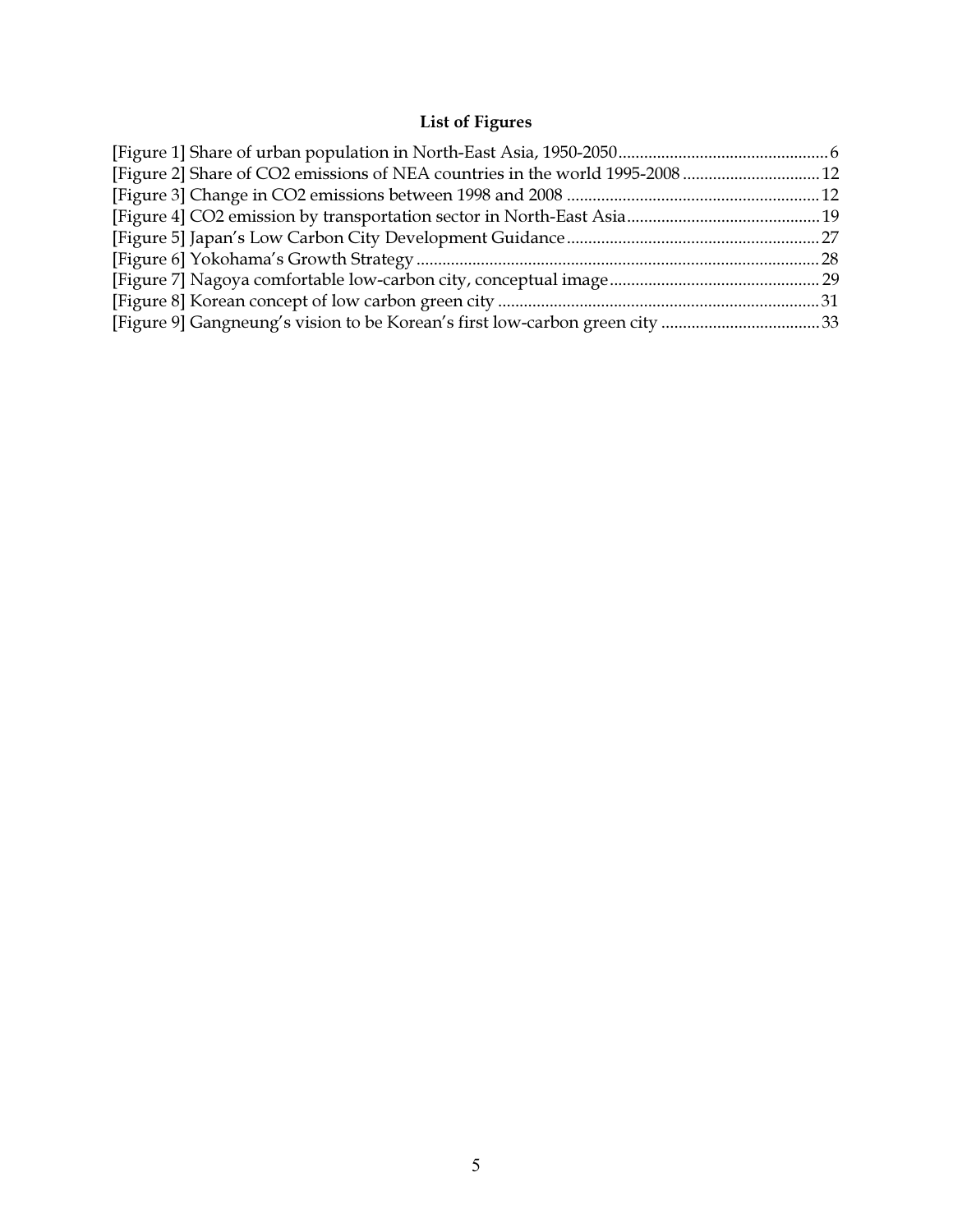# 1. Introduction

# 1.1 Environmental challenges and opportunities in North-East Asia

For North-East Asia (NEA), an increasing urbanization trend highlights growing economic vitality, but it also implicates environmental vulnerabilities that accompany urbanization and the life of cities. In this subregion, the urban population in 2009 was more than 830 million. Among the 30 largest urban agglomerations ranked by population size in 2010, eight cities came from this subregion<sup>1</sup>. The average share of urban population will be at 69 percent in the subregion by 2020. In particular, the urban population level in the Republic of Korea will reach 86 percent, followed by the Russian Federation (75 percent), Japan (70 percent), Mongolia (67 percent), Democratic People's Republic of Korea (62 percent) and China (55 percent) [Figure 1].



[Figure 1] Share of urban population in North-East Asia, 1950-2050

*Data retrieved from World Development Indicators (accessed 30 October 2012)*

Major economies in the subregion have witnessed dramatic economic growth in the past decade. China, Republic of Korea, Russian Federation and Mongolia all achieved an average of 5 percent or above GDP growth rate between 1999 and 2010. In a 2011 report, China, Japan and the Republic of Korea, ranked the 3<sup>rd</sup>, 4<sup>th</sup> and 5<sup>th</sup> places in world oil imports<sup>2</sup>. Such economic

 $\overline{a}$ 

<sup>1</sup> World Urbanization Prospects (2011)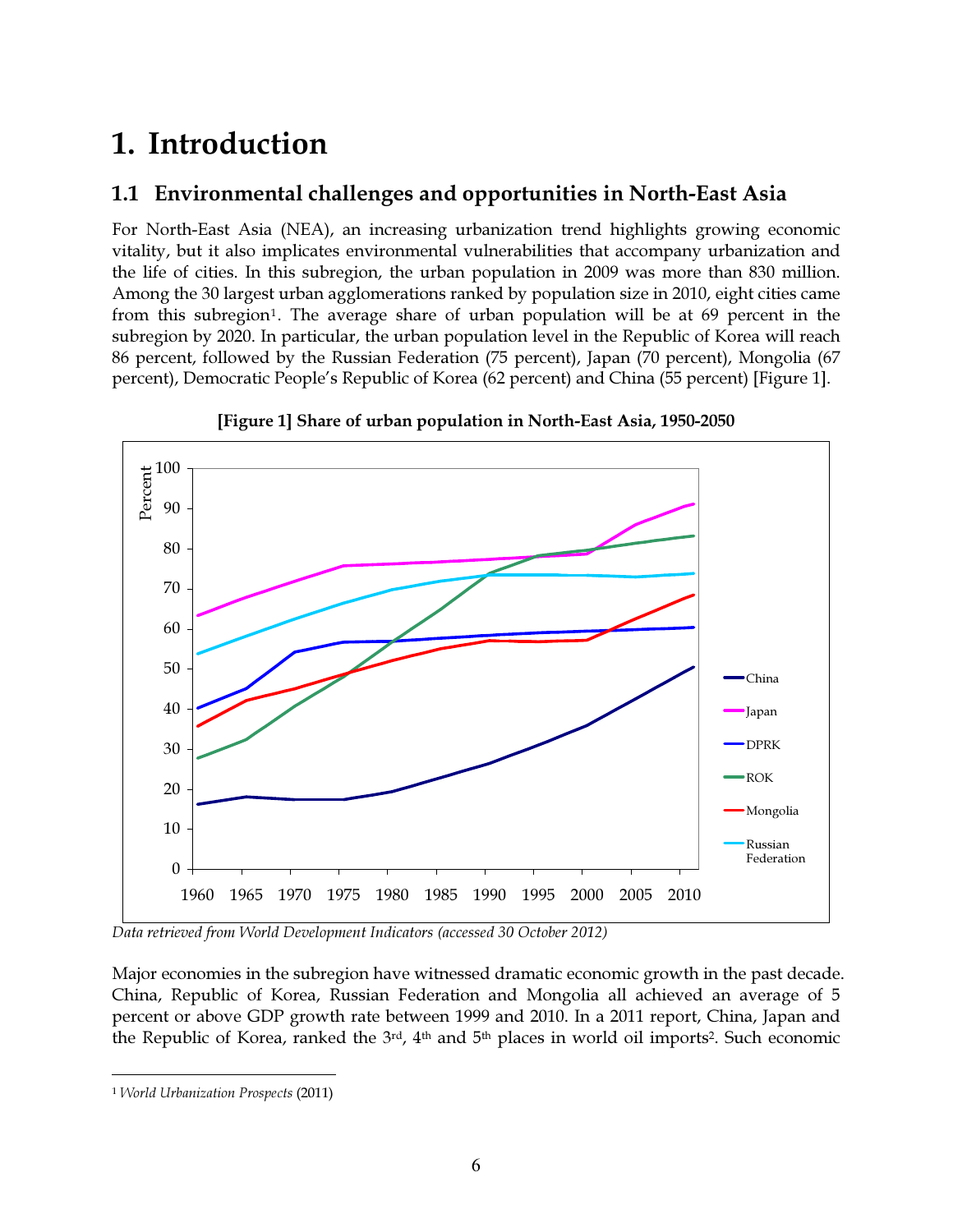activity and energy consumption has contributed to the rising subregion's share of GHG emission in the world from 28 percent in 1998 to 35 percent in 2008. While relatively cheap renewable energies such as hydro, wind, and solar, as well as nuclear energy have been considered, the tragic incident in Japan in March 2011 resurrected concerns associated with the safety of nuclear energy. Such tragic events remind of the challenges for the subregion to increase the diversification of energy sources and also to increase the efficiency with which the subregion produces and consumes energy.

# 1.2 National policies for low carbon development

In order to promote and organize the transition to low carbon growth, countries in North-East Asia have formulated various policies and developed practices related to low carbon and green cities. Japan and Republic of Korea are regarded as the leading countries in the subregion, while China has been catching up quickly. However, each country takes a different approach towards low-carbon, green city.

#### 1.2.1 China

China takes a combination of top-down and bottom-up approach. Driven by the current resources and environmental pressures, the Chinese Central Government has attached great attention to the issue of low carbon, green cities. As a top-down initiative, China's 12th Five Year Plan determined the targets and policies for the emissions reduction, by 2015: Energy intensity reduction by 16 percent and Carbon intensity reduction by 17 percent

Because of China's size, its national strategies and policies are typically interpreted and implemented at provincial and municipal levels. Key decisions regarding investment and consumption also take place at the local level. Thus, the responsibilities of achieving China's goal set by the 12<sup>th</sup> Five-Year Plan and during the Copenhagen Meeting have been allocated to provinces and cities. The construction of "low-carbon, green city" in China is on an ascent. At the national level, in practice, various programmes have been launched, including Environmental Protection Model Cities (from 1996 to 2006), National Ecological Demonstration City (from 1995 to now), Pilot City of Recycling Economy (from 2002 to 2007), Pilot City of National Eco-garden City (from 2002 to 2007), and Demonstration City for Low-Carbon Development. Across these national-level initiatives, more than 100 cities have joined to participate in the various programmes.

In particular, two bottom-up programmes, namely *the Five Low Carbon Provinces and Eight Low Carbon Cities* and *the Comprehensive Demonstration on Financial Policies of Energy-saving and Pollution Reduction,* are regarded as the most important supplementary to the 12<sup>th</sup> Five Year Plan. The former of the two was initiated by China National Development and Reform Committee (NDRC) in August 2010. It identified pilot five provinces and eight cities including the provinces of Guangdong, Shannxi, Yunnan, Hubei and Liaoning, and the cities of Tianjin, Chongqing, Shenzhen, Xiamen, Hangzhou, Baoding, Guiyang and Nanchang. The initiative attempts to provide practical experiences and identify appropriate strategies and tactics for localized low carbon development. The pilot areas are both geographically and economically diverse, which helps ensure that their experiences will be broadly applicable.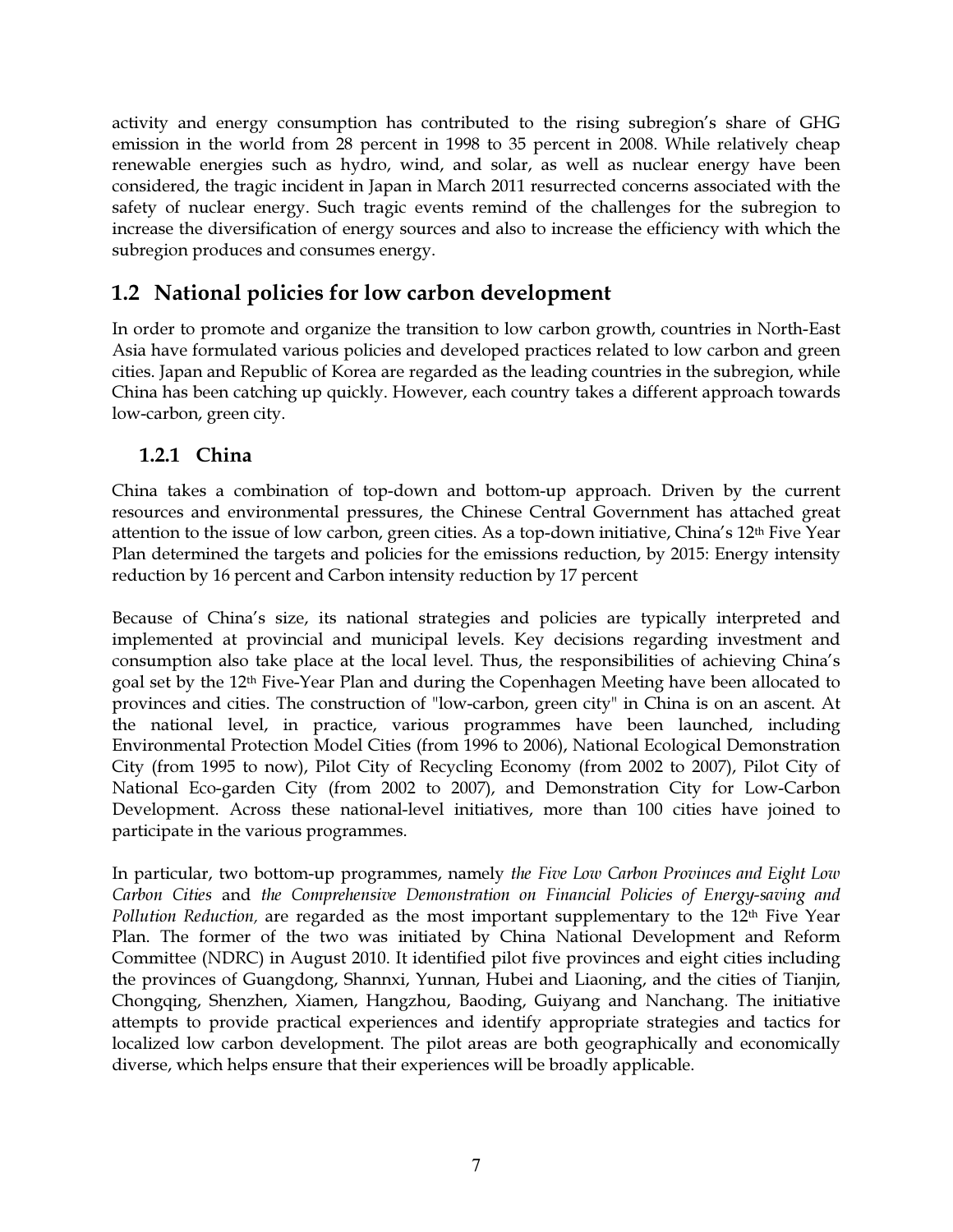The latter of the two bottom-up programmes, *Comprehensive Demonstration on Financial Policies of Energy-saving and Pollution Reduction,* was lauched by NDRC and Ministry of Finance in June 2011. Eight pilot cities under this programme are Beijing, Shenzhen, Chongqing, Hangzhou, Changsha, Guiyang, Jilin and Xinyu (in Jiangxi Province). This programme focuses on:

- de-carbonizing industries;
- upgrading the urban transport system to an environmentally cleaner system;
- greening buildings to promote energy-saving in building sectors;
- supporting the service industry;
- reducing main pollutants to improve urban environmental quality; and
- expanding renewable energy to optimize urban energy consumption mix.

In addition to these two programmes, many other cities have also undertaken a variety of approaches to build low carbon cities. These explorations will help to establish national guidelines for low carbon development, not only for pilot zones, but also for other cities.

### 1.2.2 Japan

In 2010, "*Bill of the Basic Act on Global Warming Countermeasures*" was approved by the Cabinet, which specified Japan's strategy to build a low-carbon society. In the Bill, Japan set its mid- and long-term targets to reduce 60-80 percent GHG emission by 2050. It was stated in the Bill that focus would be given to develop innovative technologies, popularize existing advanced technologies, and popularize renewable energy and energy conservation so that the mechanisms would came into existence to drive the whole nation toward a low-carbon society. In the same year, Japan's Ministry of Land, Infrastructure, Transport and Tourism formulated "*Low Carbon City Development Guidance"*, which is a comprehensive approach to urban development. The Guidance includes a systematic description of basic concepts and specific measures for creating a low-carbon city, and a set of simulation methods to estimate changes in carbon dioxide emissions from a city as a whole. It aims at helping municipalities take measures that enable the local authorities to identify the basic information necessary for examining measures and for promoting objective examination of comprehensive urban development, including preparation of a masterplan towards the realization of low-carbon urban structure.

Corresponding to national policies, Japan also launched two specific nation-wide programmes to implement the national policies at the city level. The first one is *Eco-model City Programme,*  which has been implemented since 2008. The initiative aims to create a low-carbon society shifting from single innovations to collaborative social innovations via structural innovations in the social system. The comprehensive approach utilizes concerted low-carbon efforts by cities and communities. Another is called the *"Future City Initiative,* which was based on *New Growth Strategy*" approved by the Japanese Cabinet in 2010. The *Future City Initiative* was issued by the Cabinet Secretariat in July 2011. It aims to create and disseminate the best practices of low carbon, green cities in Japan and abroad.

### 1.2.3 Republic of Korea

Republic of Korea's efforts include a range of policies under the framework of green growth, from a national stimulus plan to local city initiatives. In August 2008, President Lee Myung-bak proclaimed that "low-carbon green growth" would become the nation's new vision for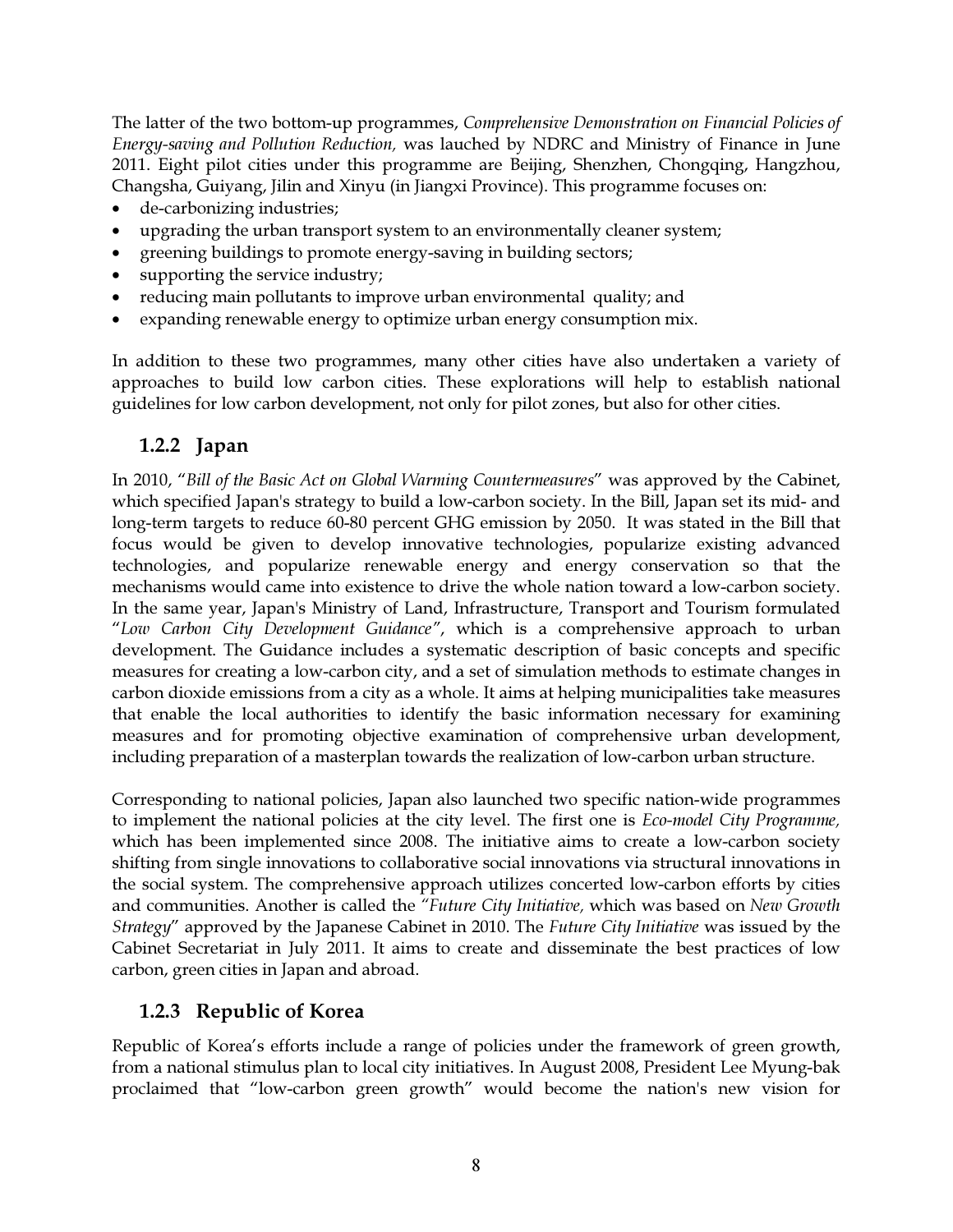overcoming the challenges of climate change and a looming carbon-based energy crisis while still continuing economic growth. This policy has served as a new vision to guide the nation's long-term development. Korean version of green growth is defined as "growth achieved by saving and using energy and resources efficiently to reduce climate change and damage to the environment, securing new growth engines through research and development of green technology, creating new jobs, and achieving harmony between economy and environment."

At local level, Republic of Korea aims to transform its land structure into a low carbon, green growth-centered one by redeveloping existing cities and establishing new cities. This means the goal is to pursue a low-carbon and disaster-free land structure. Within this context, the government launched *EcoRich City* for supporting green growth of cities. According to Korean National Commission on Sustainable Development, seven cities have been identified as EcoRich City where government agencies' green ocean policies are combined to promote green growth. Then, the designation will be expanded to other cities in a gradual manner beginning in 2013. The EcoRich Cities focus on the improvement of the city environment as well as on creating new jobs in energy, commuting, recycling, etc. EcoRich City concept combines separate policies of each ministry to provide a comprehensive approach for cities to achieve green growth.

In 2009, the Ministry of Land, Transportation and Maritime Affairs (MLTM) announced "Urban Planning Guidelines for Low-Carbon Green Growth", which deals with standards, evaluation, and countermeasures concerning the application of low-carbon green growth concepts to urban planning factors. Furthermore, in 2010, the Low Carbon, Green Growth Basic Act was passed. It requires local governments to set the targets for energy saving and GHG emissions reduction. For example, Suwon City set its reduction target for GHG emissions of 40 percent reduction by 2030 compared to the level of 2005 under the slogan "Suwon as a Low-Carbon, Human City". Gangneung City, the first Low-Carbon Green Demonstration City designated by the Central Government, aims to reduce greenhouse gas emissions by 80 percent by 2016.

# 1.3 Existing networks and programmes

A series of initiatives, networks and programmes for low carbon, green cities have been established and implemented in recent years. The importance to develop low carbon, green cities was also reflected in the key issues tackled during the United Nations Conference on Sustainable Development, Rio+20 in June 2012. Three of the four major issues that Rio+20 tackled related to low carbon green cities included,

- making the transition to greener economies while focusing on poverty eradication;
- making our cities more liveable and efficient; and
- broadening the use of renewable energy sources that can significantly lower carbon emissions as well as indoor and outdoor pollution, while promoting economic growth.

#### *International Council for Local Environmental Initiatives (ICLEI)*

Founded in 1990, ICLEI is an international association of local governments that have made a commitment to sustainable development. Established in 1990, the association has more than 1,200 member cities, towns, and counties across 70 countries. Currently, "building sustainable cities" is one of the key themes under ICLEI agenda, which seeks to build Sustainable Communities and Cities by enabling local governments achieve justice, security, resilience, viable economies, and healthy environments. For example, one of its initiatives is Eco-efficient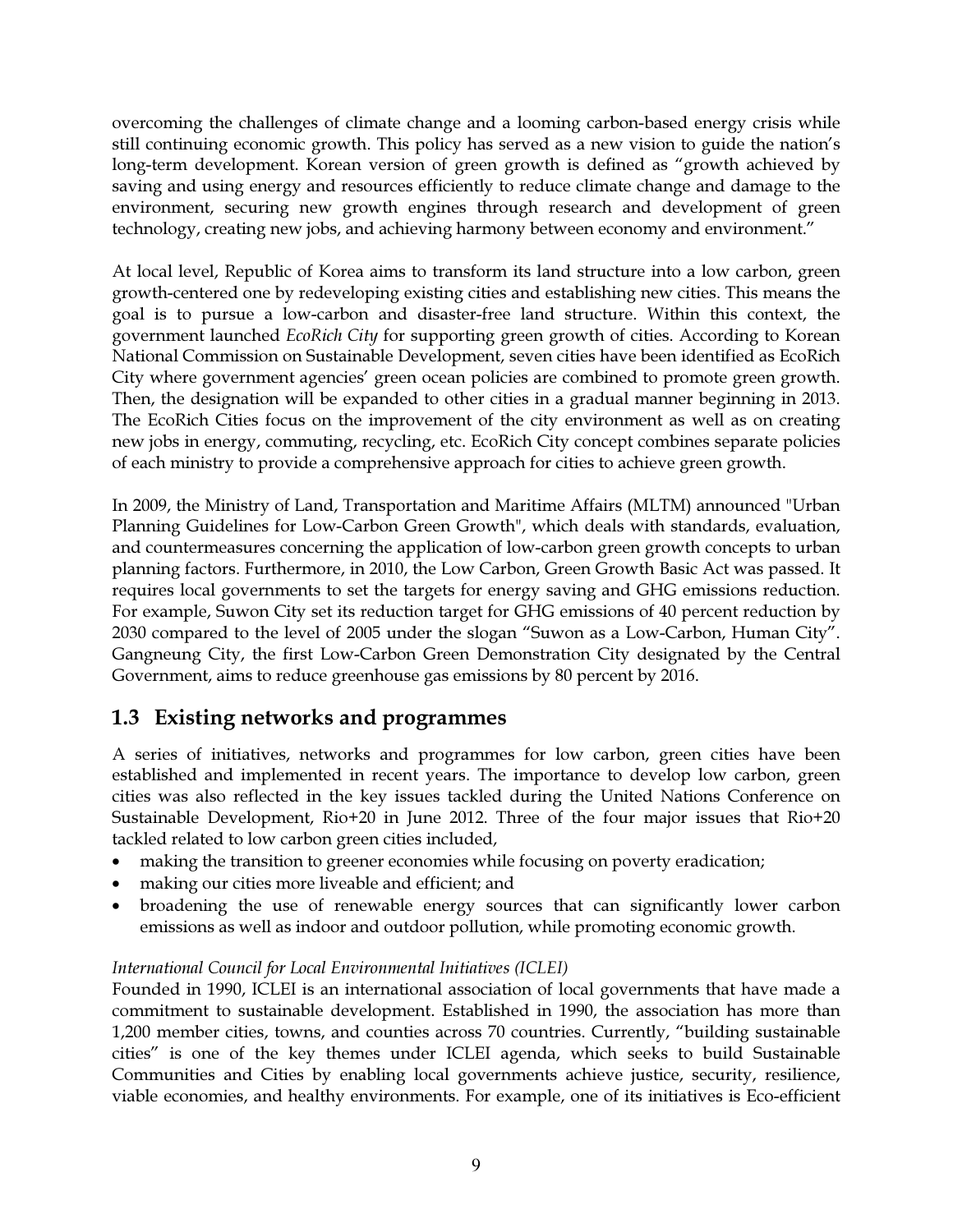Cities, which seeks to help local governments address unhealthy environments and unsustainable production and consumption patterns. The Eco-efficient Cities initiative gives emphasis on environmental issues including air quality, energy efficiency, water resources management, waste stream management, and eco-mobility in an integrated manner.

#### *Global Carbon Project (GCP) Initiative on Urban and Regional Carbon Management (URCM)*

This Project was established in 2001 in recognition of the enormous scientific challenge and fundamentally critical nature of the carbon cycle for earth sustainability under the auspice of Earth System Science Partnership. The GCP launched the URCM Initiative in 2005. URCM is a scientific initiative aimed at supporting policies for urban carbon management and sustainable urban development. URCM addresses some of the most fundamental scientific issues related to carbon management. The goal of the project is to develop a complete picture of the global carbon cycle, including both its biophysical and human dimensions together.

#### *Asian Cities Climate Change Resilience Network (ACCCRN)*

ACCCRN is a network of ten cities across India, Indonesia, Thailand and Vietnam. It aims to enhance the resilience of ACCCRN cities against current and future climate risks. It strives to catalyze attention, funding, and action on building climate change resilience for poor and vulnerable people by creating robust models and methodologies for assessing and addressing risks through active engagement and analysis of various cities. ACCCRN is divided into four phases of development and implementation:

- Phase 1: City scoping and selection identifies city partners;
- Phase 2: City-level engagement and capacity building shares dialogues with key stakeholders about vulnerability analyses;
- Phase 3: Implementation of urban resilience strategies enacts and identifies replicable interventions in the urban climate change resilience strategies and action plans;
- Phase 4: Replication networking and shared learning within and between cities, countries and sectors, monitoring and evaluation; disseminating learning and adaptation frameworks, methods, and tools and leveraging additional funding sources for urban resilience efforts.

#### *C40 Cities Climate Leadership Group (C40)*

C40 is a network of large and engaged cities from around the world committed to implementing meaningful and sustainable climate-related actions locally that will help address climate change globally. A total of 58 global cities are members of C40. The C40 was created in 2005 by former Mayor of London Ken Livingstone, and forged a partnership in 2006 with the Cities Programme of President Clinton's Climate Initiative to reduce carbon emissions and increase energy efficiency in large cities across the world.

#### *Eco2 City Programme*

Launched by the World Bank, Eco2 Cities are cities that create economic opportunities for their citizens in an inclusive, sustainable, and resource-efficient way, while also protecting and nurturing the local ecology and global public goods. This programme aims to help cities in developing countries achieve greater ecological and economic sustainability. The programme will provide practical and scalable, analytical and operational support to cities. This programme consists of four key principles, including a city based approach, an expanded platform for collaborative design and decision making, a one-system approach and an investment framework that values sustainability and resilience.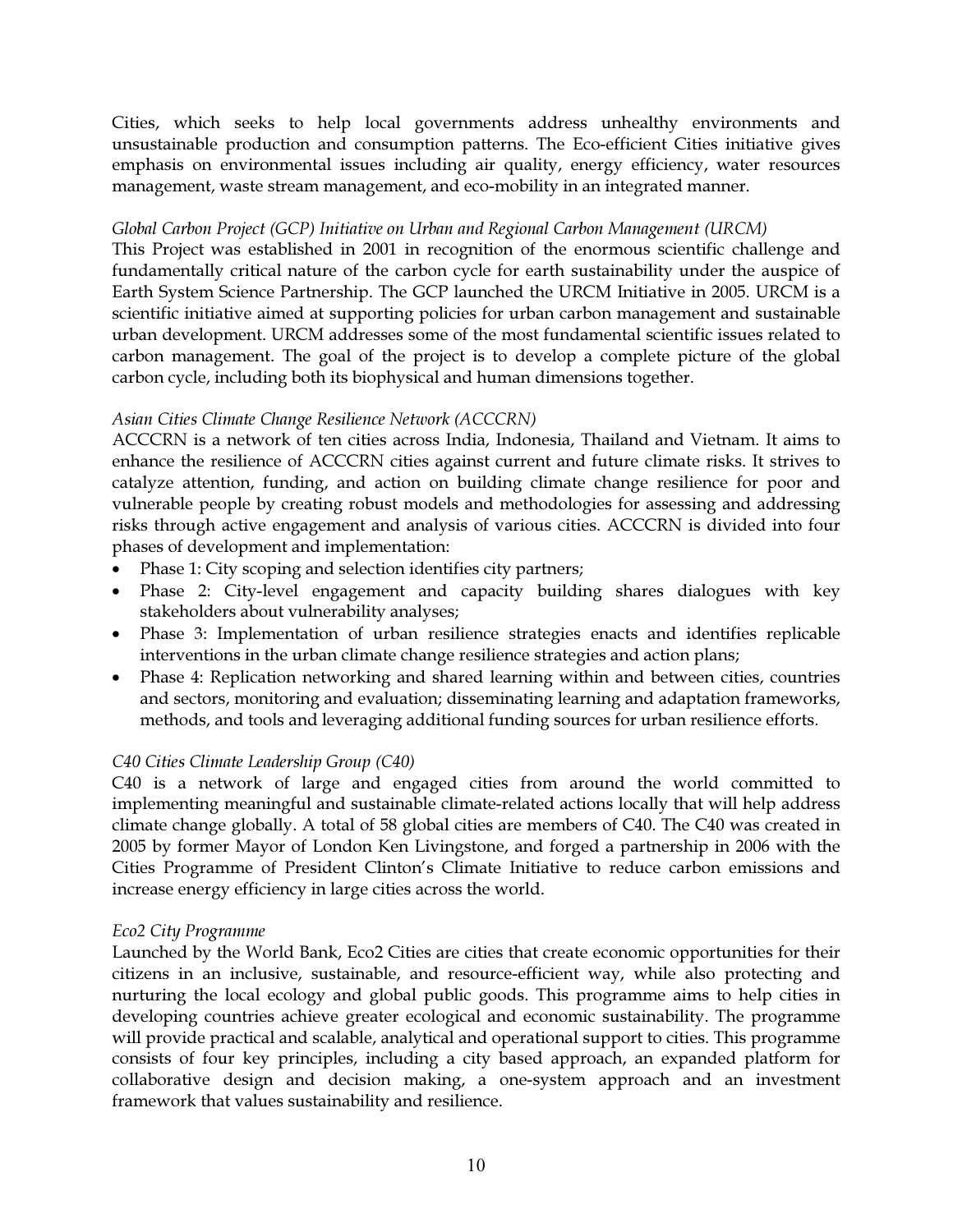#### *UN-HABITAT*

UN-Habitat is the United Nations agency for human settlements. It is mandated by the UN General Assembly to promote socially and environmentally sustainable towns and cities with the goal of providing adequate shelter for all. UN-HABITAT's strategic vision is anchored in a four-pillar strategy aimed at attaining the goal of "Cities without Slums". Currently, UN-HABITAT has three major programmes related to low-carbon, green cities, including:

- The Sustainable Cities Programme is a joint UN-HABITAT/UNEP facility established in the early 1990s to build capacities in urban environmental planning and management. The programme targets urban local authorities and their partners. It is founded on broad-based stakeholder participatory approaches.
- The Localizing Agenda 21 Programme aims to help local authorities in secondary towns to achieve more sustainable development by implementing an environmental planning and management process to identify and address priority issues.
- UN-Habitat's Cities and Climate Change Initiative seeks to enhance the preparedness and mitigation activities of cities in developing and least developed countries. It emphasizes good governance, responsibility, leadership and practical initiatives for local governments, communities and citizens. Building on UN-HABITAT's long experience in sustainable urban development, the Cities and Climate Change Initiative helps counterparts to develop and implement pro-poor and innovative climate change policies and strategies.

# 2.Low Carbon, Green Cities in North-East Asia: An **Overview**

The concept of Low Carbon, Green City centers on two keywords, namely "low-carbon" and "green". With the more recent concern over climate change, cities taking forefront position in climate change agendas, and with efforts to develop, manage and renew cities to be more sustainable - more cities have taken holistic and comprehensive approaches to achieve the target of being low-carbon and green. A low-carbon city strives to reduce drastically the anthropogenic emissions of Carbon dioxide  $(CO<sub>2</sub>)$  and other GHGs in order to mitigate the threats of climate change. Parallel to the evolution of the concept of "low-carbon" cities, the concept of green city brings together the notions of urbanisim and nature, which provides us with an opportunity to create cities that are healthy, civilizing and enriching.

A low carbon green city is an idea that has recently appeared as a way to fight climate change. The low carbon, green city intends to systematically incorporate mitigation and adaptation measures to enable the city to respond to climate change through a well-planned and designed urban environment. Through such a plan, the low carbon, green city can improve the energy efficiency and water use within a city, and promote the development of green fields and wind power, all of which are part of the climate agenda. Each country justifies the concept of lowcarbon and low-carbon city in their own way. Recently, China launched a large-scale campaign of building low-carbon cities, in which low-carbon city refers to a city which can keep lowcarbon manufacturing and consumption, construct a resource-saving and environment-friendly society, and achieve a well sustainable energy ecological system. Japan has actively promoted low-carbon city's construction in the process of building a low-carbon society. For Republic of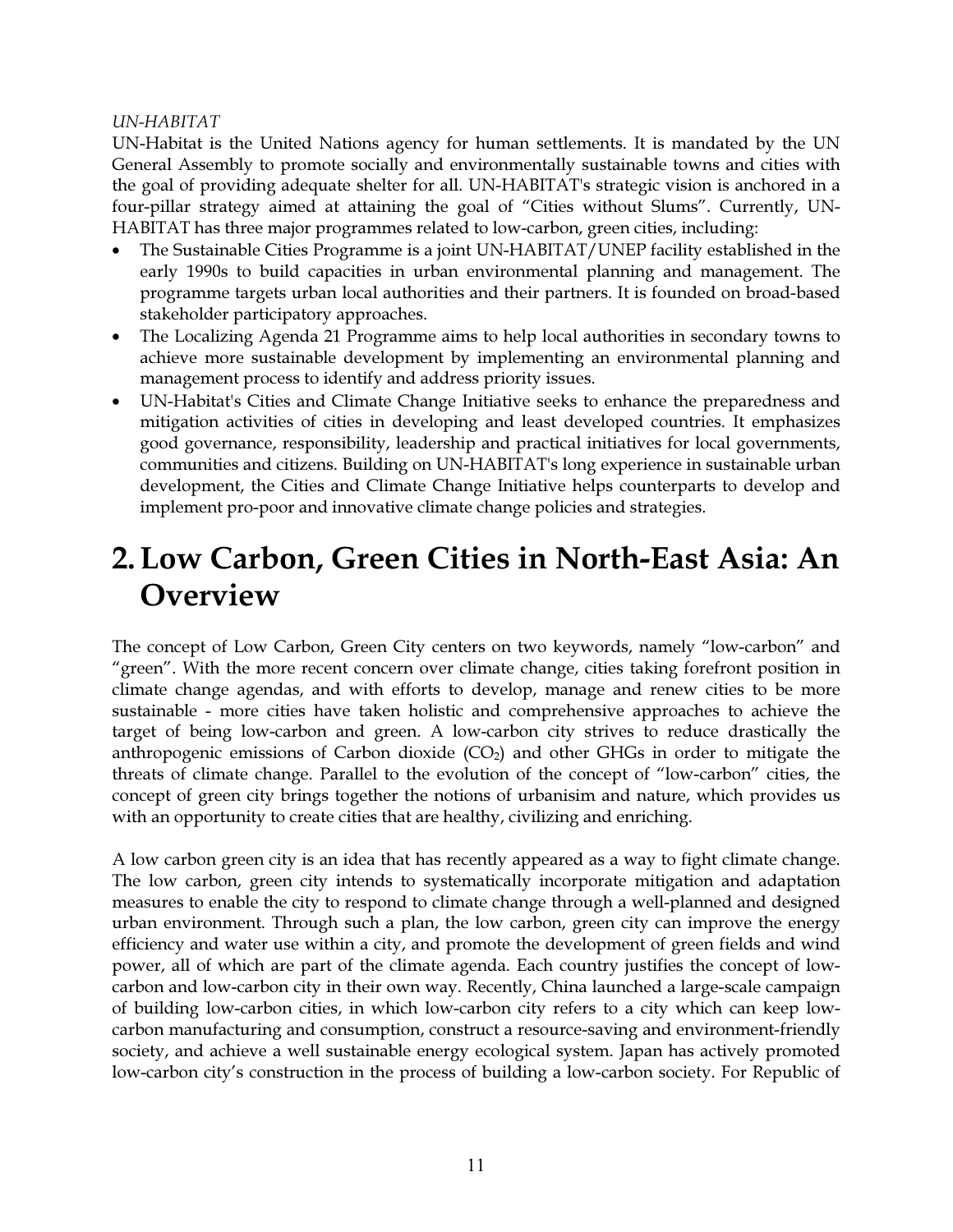Korea, low-carbon city interprets to "carbon neutral city, which pursues sustainable future growth in environmental values."

# 2.1 Imperatives for low carbon, green cities in North-East Asia

In North-East Asia, the subregion has witnessed tremendous economic growth in recent decades but at environmental cost. Error! Reference source not found.] shows the sum of  $CO<sub>2</sub>$ emissions of all six North-East Asia countries between 1995 and 2008. The fraction of North-East Asia in global  $CO<sub>2</sub>$  emissions is projected to increase from 20 percent in 1990 to 35 percent in 2030.



[Figure 2] Share of CO2 emissions of NEA countries in the world 1995-2008

*Source: The Climate Analysis Indicators Tool (CAIT),2012, http://cait.wri.org/* 

Within the total Asia-Pacific, the subregion accounts for almost 60 percent of total GHG emissions. China as the global top emitter of GHG accounts for more than  $65$  percent of  $CO<sub>2</sub>$ emissions in North-East Asia and about 20 percent of global emissions. This represents a tremendous challenge, for cities across the region, in delivering cost-effective and affordable services to a growing urban population.

[Figure 3] Change in CO2 emissions between 1998 and 2008

| [kt]                      | 1998       | 2008       | <b>Percent Change</b> |
|---------------------------|------------|------------|-----------------------|
| China                     | 3324344.52 | 7031916.21 | 112%                  |
| Japan                     | 1159186.37 | 1208162.82 | 4%                    |
| <b>DPRK</b>               | 64927.90   | 78371.12   | 21%                   |
| <b>ROK</b>                | 363839.74  | 509170.28  | 40%                   |
| Mongolia                  | 7708.03    | 10894.66   | 41%                   |
| <b>Russian Federation</b> | 1511269.71 | 1708653.32 | 13%                   |

*Source: World Development Indicator*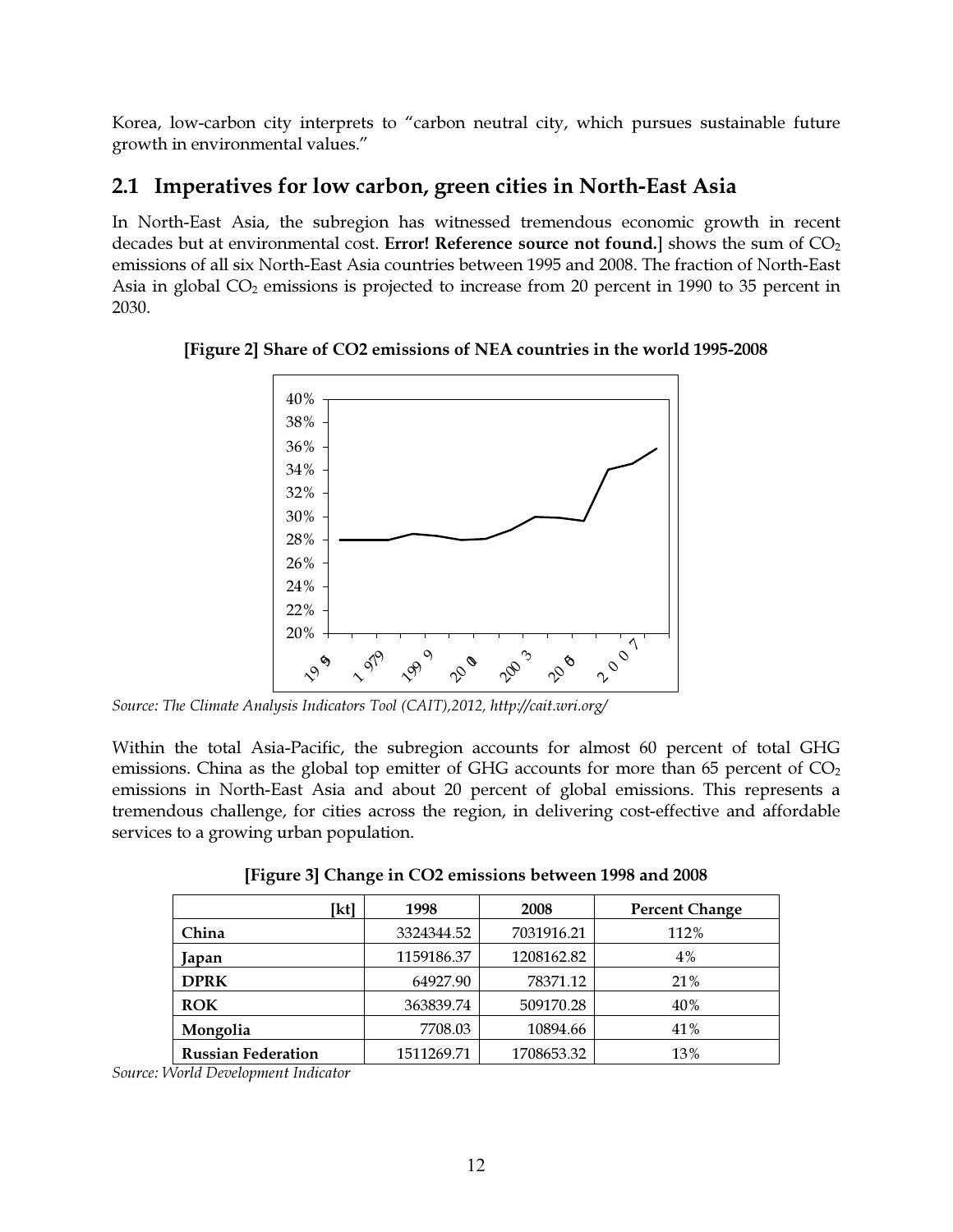The scenario for North-East Asian countries is unmistakable: unless economic growth is decoupled from environmental resource use, their ecological footprint will continue to increase while their carrying capacity steadily decreases. Choices made in urban development will have a major influence on the competitiveness, quality of life and sustainability of cities. A justifiable alternative for averting this unsustainable pattern of growth is for North-East Asian economies to improve their ecological efficiency (or eco-efficiency).

# 2.2 Eco-efficiency as a tool for developing low carbon, green cities

United Nations ESCAP's 2008 *Project concept note for test application of eco-efficiency indicators* defines "eco-efficiency" as the efficiency with which resources are used for consumption and production activities as well as the extent of environmental damage resulting from wasteful consumption and production activities. To better explain the linkage between economic activity, resource usage and environmental impact, UNESCAP undertook a project entitled "*Pursuing Green Growth by improving eco-efficiency of economic growth in Asia and the Pacific*", in which a Framework for Eco-efficiency Indicators (EEIs) was developed. The following framework for EEI and the selected indicators shown in [Table 1] reflect the discussions at the EEI Second Expert Group Meeting held in April 2008, which was organized under the Project of "Pursuing Green Growth by improving eco-efficiency of economic growth in Asia and the Pacific". In this regard, the eco-efficiency approach was introduced as a concrete tool for cities to shift from brown pattern of economic and social activities to a greener pattern.

|                                | Resource use intensity                    | <b>Environmental impact intensity</b>         |  |
|--------------------------------|-------------------------------------------|-----------------------------------------------|--|
| <b>ECONOMY-WIDE INDICATORS</b> |                                           |                                               |  |
|                                | Water intensity $[m^3/GDP]$               | • Emission to water intensities $[t/GDP]$     |  |
|                                | Energy intensity [J/GDP]                  | $\bullet$ Emission to air intensities [t/GDP] |  |
|                                | Land use intensity [km <sup>2</sup> /GDP] | • GHG emissions intensities [t/GDP]           |  |
|                                | Material intensity [DMI/GDP]              |                                               |  |
| <b>SECTORAL INDICATORS</b>     |                                           |                                               |  |
|                                | • Water intensity $[m^3/GDP]$             | • $CO2$ intensity [t/GDP]                     |  |
| Agriculture                    | Energy intensity [J/GDP]                  | • CH <sub>4</sub> intensity $[t/GDP]$         |  |
|                                | Land use intensity [km <sup>2</sup> /GDP] |                                               |  |
|                                | Energy intensity [J/GDP]                  | • $CO2$ intensity [t/GDP]                     |  |
| Industry                       | Water intensity $[m^3/GDP]$               | • Solid waste intensity [t/GDP]               |  |
|                                | Material intensity [DMI/GDP]              |                                               |  |
|                                | Energy intensity [J/GDP]                  | $CO2$ intensity [t/GDP]                       |  |
| Manufacturing                  | Water intensity $[m^3/GDP]$<br>$\bullet$  | <b>BOD</b> intensity [t/GDP]                  |  |
|                                | Material intensity [DMI/GDP]              | • Solid waste intensity [t/GDP]               |  |
|                                | Energy intensity [J/GDP]                  | • $CO2$ intensity [t/GDP]                     |  |
| <b>Public Services</b>         | • Water intensity $[m^3/GDP]$             | Wastewater intensity [m <sup>3</sup> /GDP]    |  |
|                                | Land use intensity $[km^2/GDP]$           | • MSW intensity $[t/GDP]$                     |  |
| <b>Transport</b>               | • Fuel intensity $[J/GDP]$                | $CO2$ intensity [t/GDP]                       |  |

|  | [Table 1] Framework of & set of EEI using monetary output as numerator |
|--|------------------------------------------------------------------------|
|  |                                                                        |

*Source: United Nations ESCAP, 2008*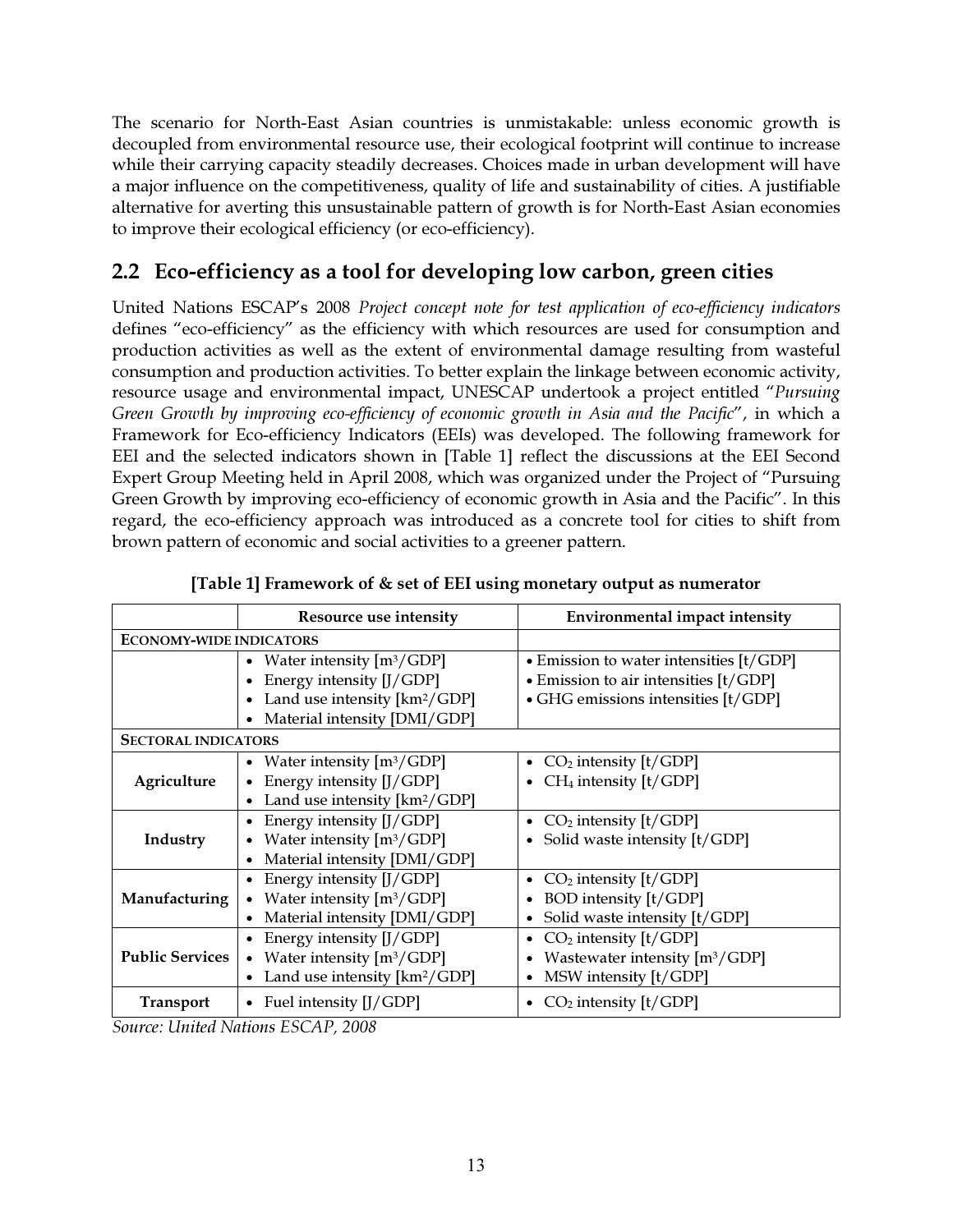# 3.Plans for Low carbon, Green City Development in North-East Asia

This chapter provides a sectoral analysis of existing city plans related to the development of low carbon and green city in North-East Asia. The advantage of sectoral approaches is that targeting key sectors can enable city authorities to focus efforts on sectors where action is the greatest priority. Sectoral approaches can also give governments the possibility to choose sectordifferentiated commitments, for example efficiency standards for one sector, emission reductions for another, etc.

# 3.1 Energy

In the past three decades, the North East Asia subregion has experienced the fastest economic growth in the world, accompanied by rapid urbanization. World Banks study *East Asia's Sustainable Energy Future* finds that energy consumption has more than tripled and is expected to further double over the next two decades. As Table 3.3 indicates, total energy consumption in the subregion in terms of thousand tones oil equivalent accounted 30 per cent of the world total in 2008, with its member countries such as China, Russian Federation and Japan ranked the  $2<sup>nd</sup>$ , 4th and 6th place in the world. Even its per capita energy consumption, 2.8 tones oil equivalent per person, is much higher than the world average of 1.8 tones oil equivalent per person.

| Country                   | Tonnes Oil Eq.,<br>Per Person | Rank<br>in the world | Tonnes Oil Eq.,<br>Total (thousand) in the world | Rank | $\%$ of<br>World |
|---------------------------|-------------------------------|----------------------|--------------------------------------------------|------|------------------|
| China                     | 1.6                           | 65                   | 2,116,427                                        | າ    | 17.8%            |
| Japan                     | 3.9                           | 28                   | 495,838                                          | 6    | 4.2%             |
| <b>DPRK</b>               | 0.8                           | 90                   | 20,260                                           | 59   | 0.2%             |
| Mongolia                  | $1.2\,$                       | 76                   | 3,152                                            | 115  | $0.0\%$          |
| <b>Republic of Korea</b>  | 4.7                           | 20                   | 226,946                                          | 11   | 1.9%             |
| <b>Russian Federation</b> | 4.8                           | 19                   | 686,757                                          | 4    | 5.8%             |
| North-East Asia           | 2.8                           |                      | 3,549,380                                        |      | 29.9%            |
| World                     | 1.8                           |                      | 11,898,079                                       |      | 100.0%           |

[Table 2] Energy consumption of North-East Asia countries in 2008

*Source: The Climate Analysis Indicators Tool (CAIT), 2012, http://cait.wri.org/*

#### China

In China, the policy on low carbon energy system is based on the following principles:

- promoting energy efficiency in industrial processes;
- introduction of energy efficiency standards for household appliances;
- making new and existing buildings more energy efficient;
- increasing the share of renewable energy generation, including decentralized power generation and building-integrated power systems (e.g. landfill gas and geothermal heating).

To reflect these principles, wind power tariffs were introduced in the country through a concession process. In 2003 the government introduced concessions to drive down costs and increase power capacity for the wind power. Due to improvements in the concession scheme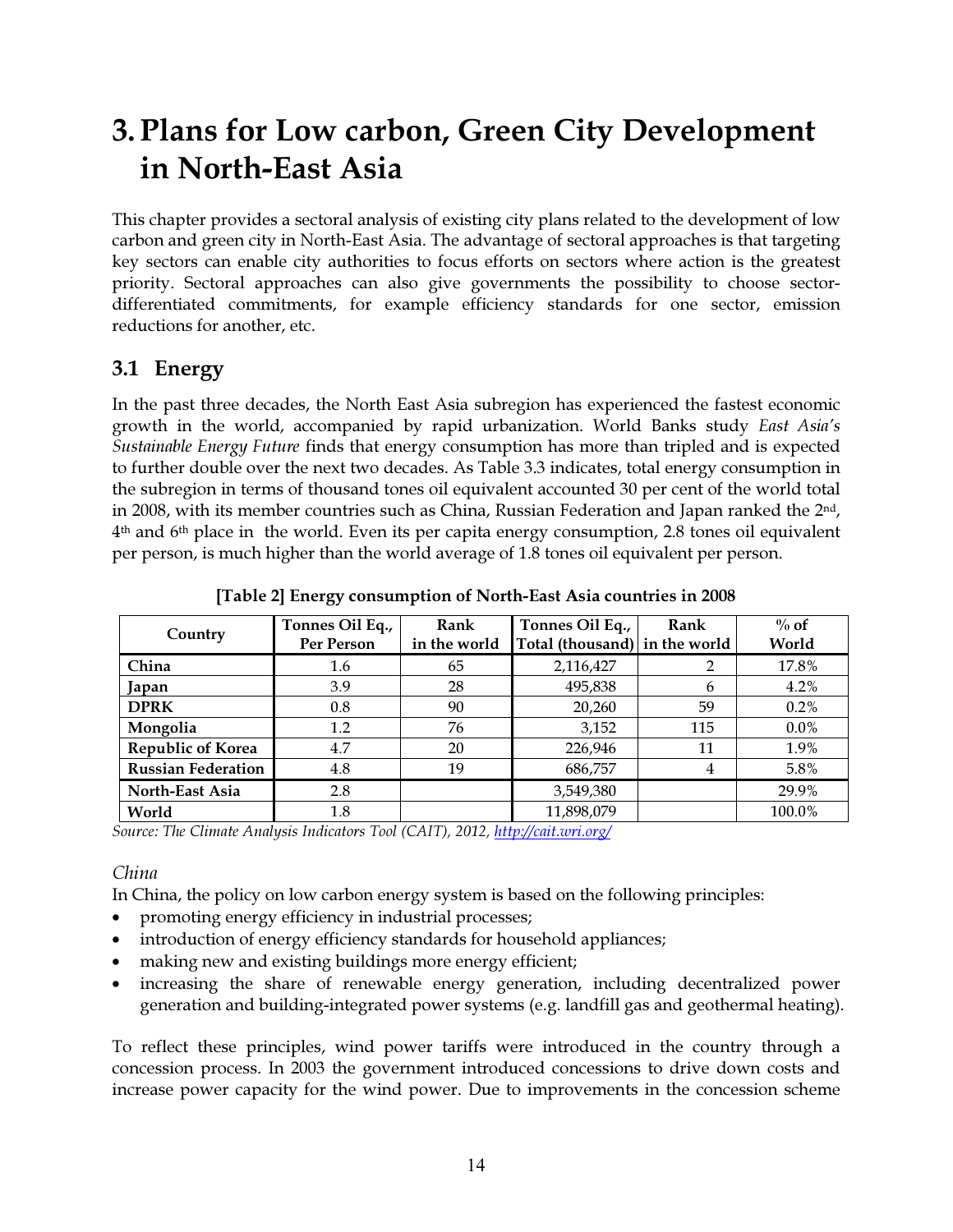and provincial feed-in tariffs, China's wind capacity has doubled every year since 2005. As a result, in 2009 China ranked the first place in newly installed wind capacity in the world. In 2009 the government announced feed-in tariffs for wind, where the wind concession schemes provided the cost benchmarks feed-in tariffs.

China has also made impressive progress in acquiring supercritical and ultrasupercritical (USC) technology and building the local manufacturing capacity needed to produce more than 100 gigawatt per year. China then proceeded to acquire supercritical and USC technology from OECD countries. As a result, all the recently constructed power plants have been built locally at competitive prices (\$500–\$600/kW), approximately the same cost as subcritical. Today, China has the world's highest installed capacity of supercritical and ultrasupercritical plants, which are installed in 75 percent to 80 percent of new coal-fired plants.

Besides the eight pilot cities under *Comprehensive Demonstration on Financial Policies of Energysaving*, other cities or provinces have carried out their own energy-saving projects:

- Qingdao City: Six construction projects in the port of Qingdao are currently using marine energy, which are classified as national demonstration projects, receiving RMB 47 million (US\$7 million) in financial subsidies from the central government.
- Shenyang City: Shenyang has deployed geothermal energy to heat buildings. A quarter of the total building area of the city had been installed with geothermal heating facilities by 2009. Every season, these facilities can reduce energy consumption by more than 1.5 million tons of coal equivalent.
- Hainan province: Solar-energy water heating systems have been widely used in urban and rural areas of the Province. The Provincial Government also subsidizes energy-saving light bulbs and provides financial aid in energy-saving reconstruction of road lamps and light systems of public buildings.
- Shanxi Province: Shanxi Province has implemented a de facto coal tax. It established the Coal Sustainable Development Fund in 2007 and charges all coal produced in Shanxi Province. The surcharge ranges from 5-15 RMB/ton (0.70–2.20 USD/ton) for steam coal, 10- 20 RMB/ton (1.50–3.00 USD/ton) anthracitic coal, and 15–20 RMB/ton (2.20–3.00 USD/ton) for coking coal. In 2008 the total collection was RMB 14.5 billion (2 billion USD), which provided an important funding source for energy efficiency and environment protection investments.

#### *Japan*

Japan's specific policies related to sustainable energy include measures in

- reducing energy load;
- improving energy efficiency;
- utilizing unused energy; and
- utilizing renewable energy.

Japan's energy scheme is greatly affected by the recent Tsunami disaster happened in March 2011. Prior to the event, stable energy was expected to be supplied by nuclear power generation in Japan. After the disaster, the potential hazards of nuclear power were reinstated, increasing the eminence of renewable energy for safe, stable and low carbon energy supply.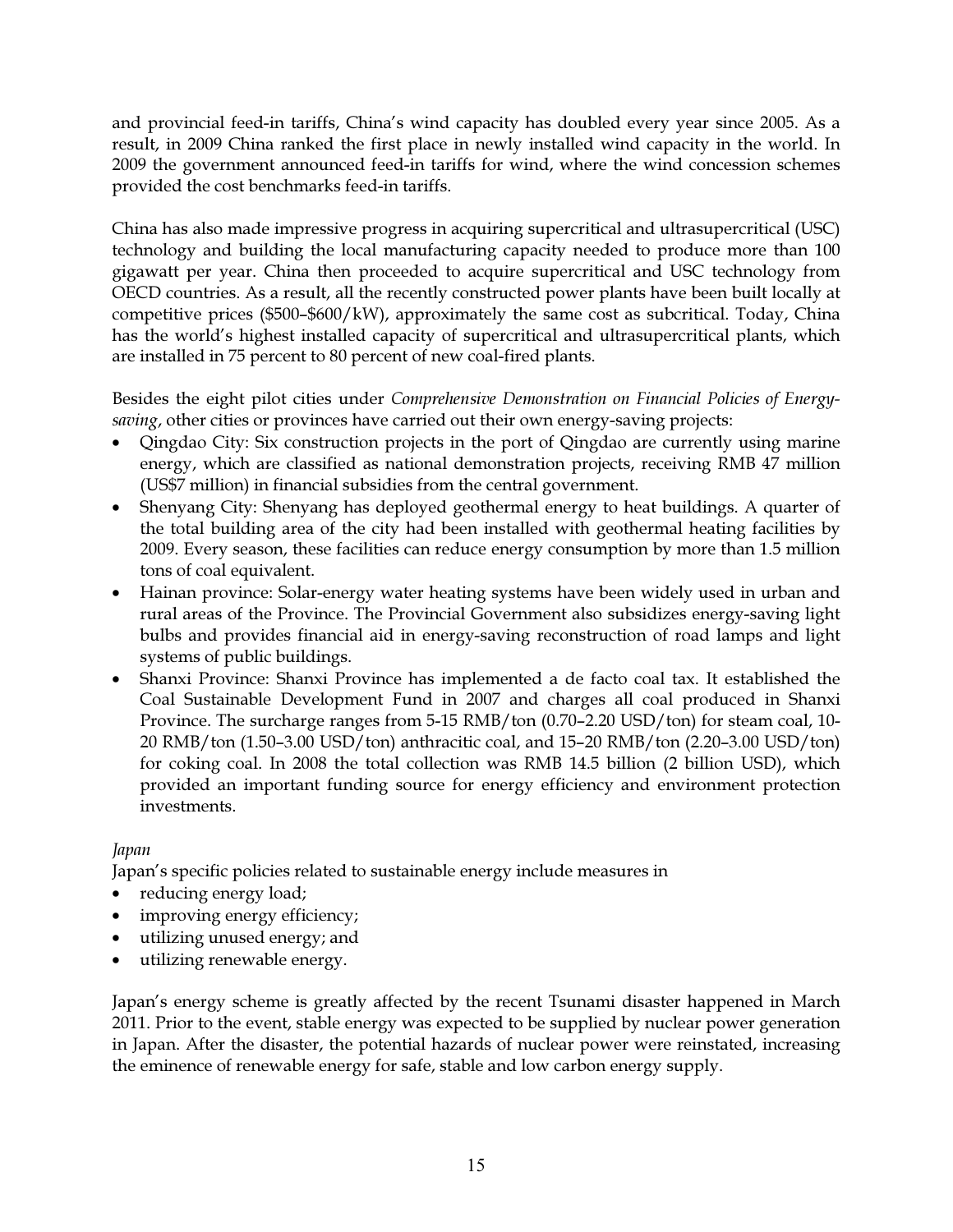In order to both minimize inefficiency and to exploit all sources of energy, cities in Japan are encouraged to make a shift to a compact urban structure with low-carbon, high-efficient energy systems. In a compact urban structure, a highly dense and complex land use in integrated centers can enhance energy efficiency and introduce highly efficient and area-wide energy systems with improved energy demand densities and levels. It can introduce energy systems that utilize low-carbon energy sources by developing urban functions in close distance to untapped energy sources such as factories, waste incineration plants and sewage treatment plants.

#### *Republic of Korea*

The Five-Year Plan for Green Growth (2009-2013) gives priority to energy:

- reducing energy consumption of high-emission industries through a "negotiated agreement" with government;
- changing to a cost-based electricity pricing system;
- establishing a smart grid system by 2030;
- building 14 "Environment Energy Towns" by 2020;
- building one million energy-saving green homes by 2020 and to refurbish one million existing houses using new and renewable energy; and
- increasing share of new and renewable energy in total energy supply 3.8 percent in 2013 and 6.1 percent in 2020 and increase nuclear energy from 24 percent in 2009, to 27 percent in 2013, and to 32 percent in 2020.

The Ministry of Land, Transport and Maritime Affairs' *Urban Planning Guidelines for Low-Carbon Green Growth* are built on the three pillars of institutionalizing regulatory foundation to address climate change influences on urban planning, reducing GHG by surveying the current emission volumes, and evaluating energy efficiency of land use plans.

#### Russian Federation

The priorities of the Russian Energy Strategy, which states the country will shift towards alternative energy resources mainly from 2022 to 2030, include the following goals:

- providing a complete and reliable power supply;
- keeping energy price at affordable level, while introducing energy-efficient technologies;
- decreasing the cost of energy generation and distribution by reducing consumption, increasing efficiency, and minimizing losses during extraction and transportation of fuels;
- ensuring financial stability of power sector by increasing labor efficiency and supporting the social and economic development of the country; and
- minimizing the environmental impacts from energy sector by introducing of new technologies in all stages of energy generation – from extraction to consumption.

On 23 November 2009, the government of Russian Federation promulgated *Law on Power Saving and Increase in Power Efficiency, Modification of Separate Acts of the Russian Federation*. The Law introduces energy efficiency standards for new buildings and installations. Based on this Law, a long-term project called *"Power Savings and Power Efficiency Increase for Ussuriysk City"* was developed in order to maintain rational fuel usage and to increase power efficiency of residential areas in Ussuriysk City. Between 2010 and 2014, this project is expected to increase electric energy from 97.2 percent to 98.2 percent and to increase the use of thermal energy by 64.5 percent.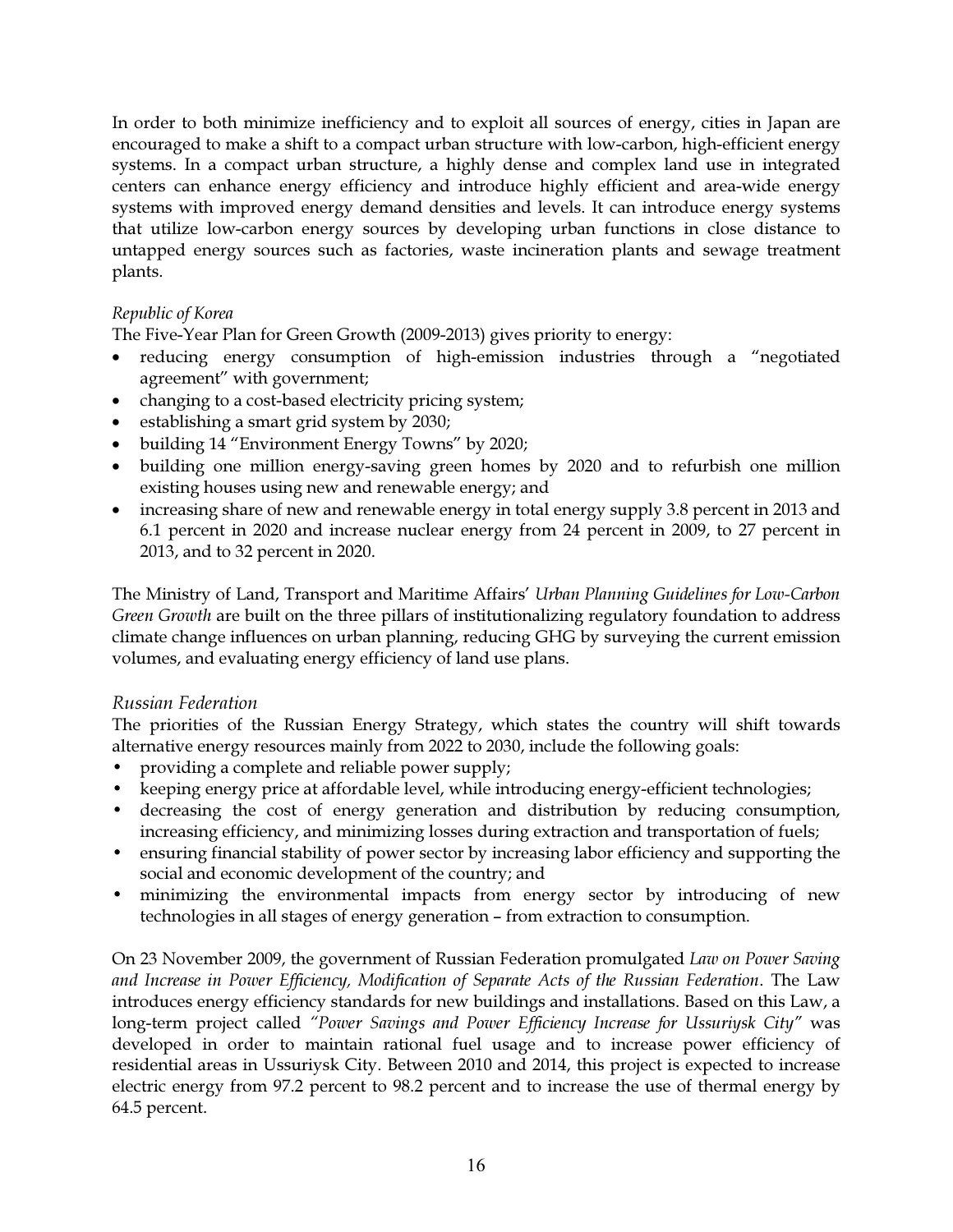### 3.2 Land Use

Sustainable land use is a fundamental requirement for sustainable development. The situation in North-East Asia in this regard may become particularly acute in the near future because of its huge, concentrated, and increasing population. Unbalanced economic development, extensive environmental degradation, and increasing burden on land and water resources place land use planning as a high priority. Moreover, factors such as expanding deserts, shrinking forests and climate change have put sustainable development of lands under great threat. Vast areas of grassland, woodland and forest in the subregion have already been lost: average annual growth rate of forests in DPRK, Mongolia and Republic of Korea were all negative from 1990 to 2010, indicating rapid loss of forests.

#### China

Land reform has been in place in China since 1978. Since 1986, the Bureau of Land Administration has been in charge of land policy reforms with specific responsibilities including land allocation and acquisition, monitoring of land development, devising comprehensive land-use plans, and implementation of land laws. The overall objectives of landuse reforms consist of

- improving land management through land markets instead of administrative channels;
- improving land-use efficiency;
- increasing government revenues; and
- preserving farmland and controlling illegal land conversion of farmland to developed land.

A series of policies have been formulated related to land utilization in China. First, *Land Administration Law* passed in 1986 had legalized private organizations and individuals to access the state-owned land in an attempt to develop the land market in China. Second, in order to provide concrete legal guidance, the State Council announced *"Provisional Regulation on the Granting and Transferring of the Land Rights over State-Owned Land in Cities and Town*s" in 1991. The objectives of the *Provisional Regulations* were to reform the land-use system for state-owned land in cities, to rationalize land development and land use, to enhance land management, and to promote urban construction and economic development. Third, *Land Management Law* was passed for protecting environmental and agricultural lands, promoting market development, encouraging citizen involvement in the legislative process, and coordinating the planning and development of urban land. Fourth, *Land-use Taxation* was introduced. The state passed the *Provisional Act of Land-Use Taxation on State Owned Urban Land*, which was to improve and rationalize urban land use, to adjust land rent differentials, to improve land-use efficiency, and to enhance land management.

#### Japan

Japan is a world leader in promoting sustainable land use. Starting from the *1*st *Comprehensive National Development Plan* that was formulated in 1962, Japan's land use after the WWII had been centered around the *Comprehensive National Development Plan*, based on the *Comprehensive National Land Development Act*. With Japan's attempt to establish the national and regional planning system, the *National Land Sustainability Plan* was devised. It is a comprehensive plan to promote utilization, improvement and conservation of national land.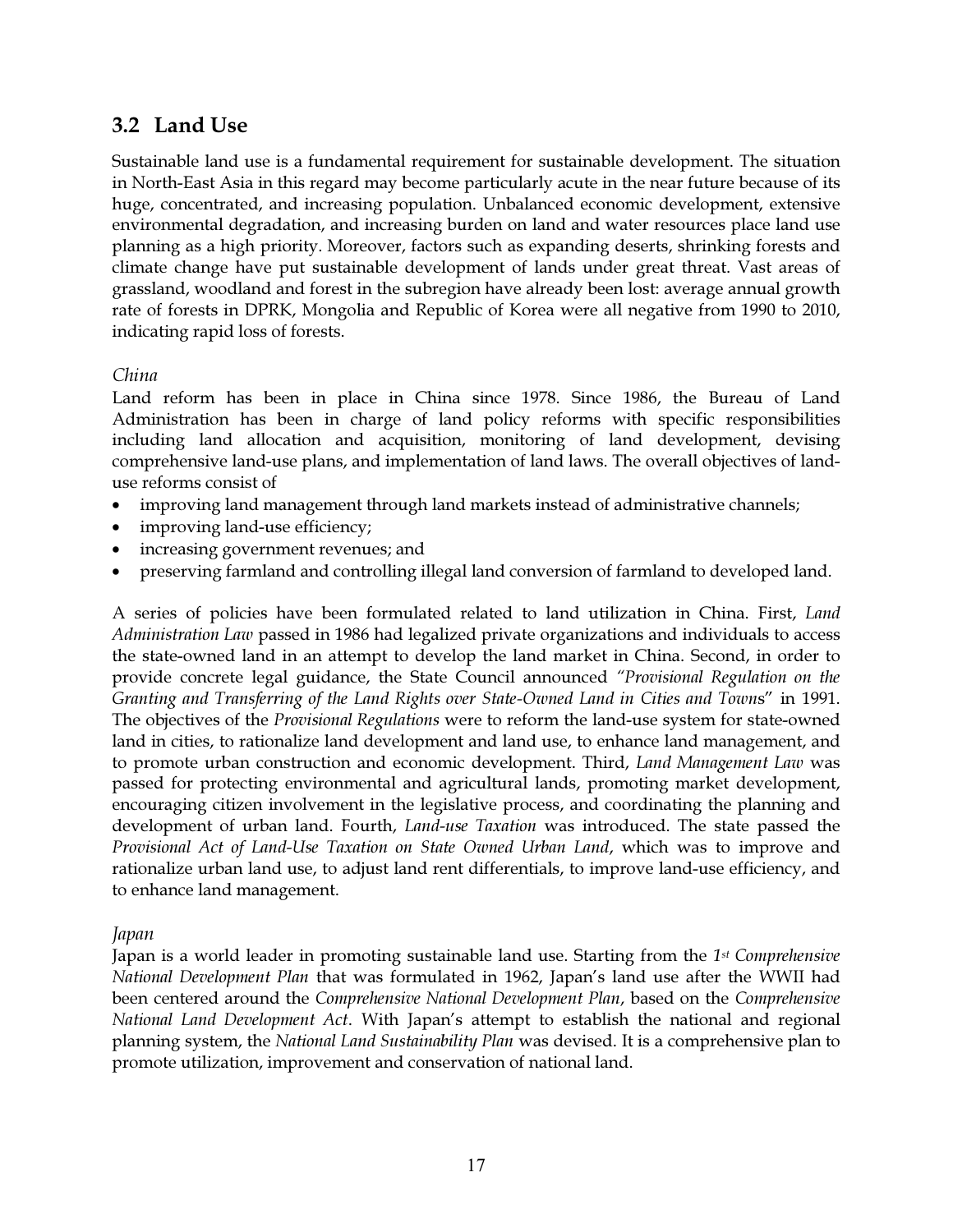Today, Japanese metropolitan areas have incorporated many of the features widely promoted by the advocacy for more sustainable patterns of urban development. One feature is attaining high degree of mixed land use in urban areas. It reduces motorized-vehicle travels; and in most Japanese cities, basic services from banks, post offices, doctor and dental offices and real estate agents are within 5-10 minutes of walking distance. Another feature is to turn vacant land in the suburbs and urban fringes into farmlands, which contribute to sustainability by providing fresh vegetables and also by allowing rainfall to seep into the ground instead of discharging to sewers.

# 3.3 Building

World Business Council for Sustainable Development in 2009 stated that buildings consumed approximately 40 percent of total energy use in the world. Although North-East Asia's emissions currently are dominated by the power and industrial sectors, over the next 20 years, the building sector is expected to grow more rapidly due to unprecedented urbanization. The reason is that with the rapid growth of urbanization, there will be more people, more households, and more offices. All these will increase service demand in indoor air conditioning of growing size home. Because a building is a complex system and the annual energy use of a building depends on many factors, including local climate, building orientation, insulation levels of the building envelope, heating, ventilation and air conditioning systems, lighting and appliance efficiency, operating schedules, and behaviors of the occupants, the cities in North-East Asia countries have adopted diversified policies to promote energy efficiency and incentives for homes and businesses to save energy according to their own local conditions.

#### *China*

In the past decade, China already underwent one of the biggest building booms in history, and the total floor space is expected to more than double from 2005 to 2030. The application of improved technology has moderated the growth of energy consumption. Energy efficient building shells, designs, and appliances have lowered energy intensity in residential and commercial buildings. China is a country catching up quickly in the area of promoting sustainable buildings. Beijing is driven by building codes that emphasize energy efficiency for new private and public buildings.

With rapid development of cities, skyscrapers spring up almost overnight in China. In order to reduce the energy consumption of skyscrapers, Guangzhou set a good example. A 71-story Pearl River Tower in Guangzhou was completed 2011, which is expected to be the largest zeroemission building in the world. Its overall environmental-friendly design is projected to make the whole structure 58 percent more efficient than a traditional skyscraper. Solar panels on the roof supply power to automated window blinds that reduce the radiative heating. Meanwhile, the skin of the building includes an air gap that traps heat, releasing it via heat exchangers. This reduces the energy consumption for air conditioning by 80 percent.

#### *Japan*

Japan and Republic of Korea, the two countries, are regarded as the pioneers in the subregion to promote sustainable buildings. Osaka and Yokohama of Japan adopted the *Comprehensive Assessment System for Building Environment Efficiency* in 2004 and 2005 respectively. The voluntary scheme provides advice on energy efficiency measures to developers, whereby"green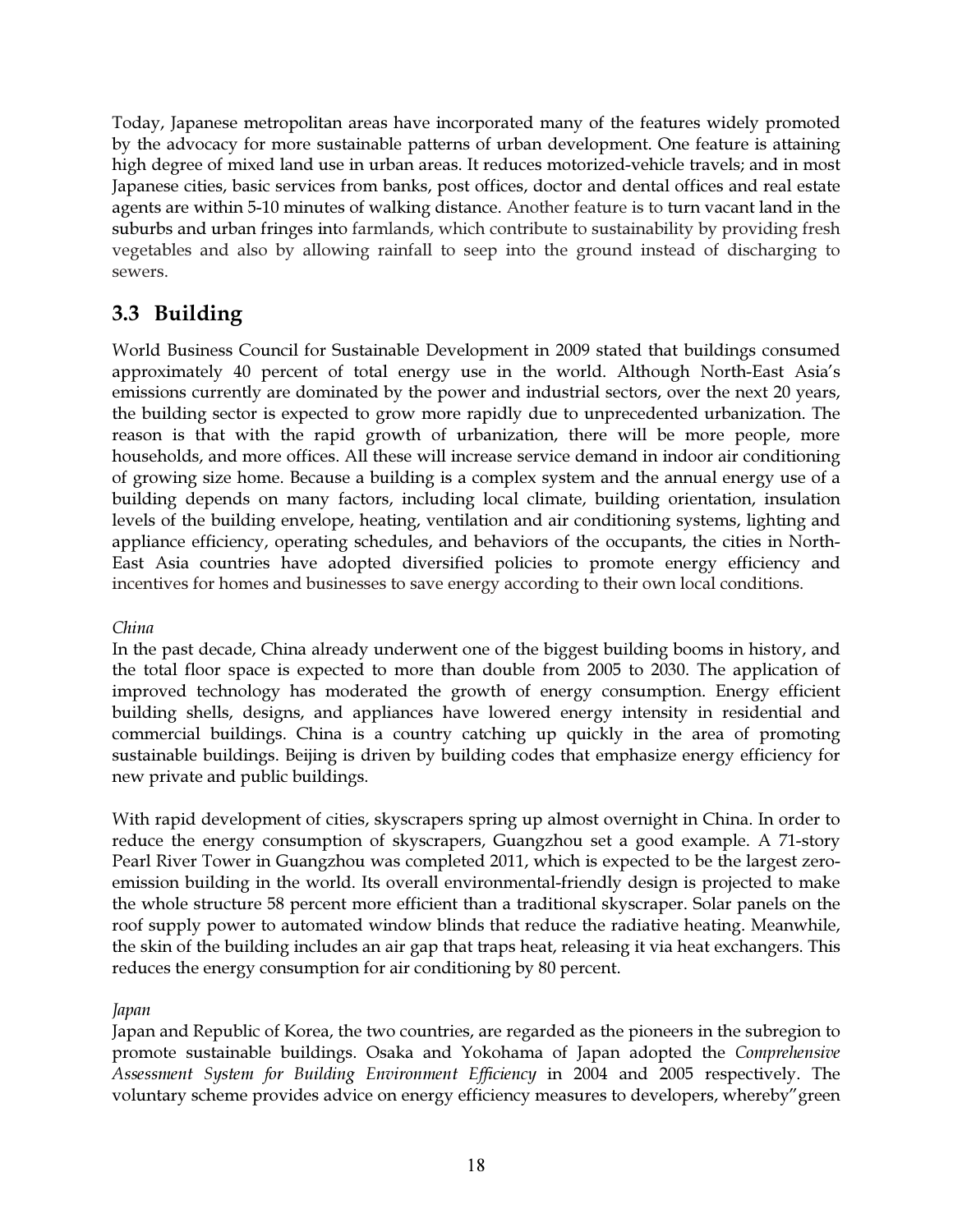buildings" are certified. In Tokyo, since October 2010, *Tokyo Green Labeling System of Condominiums* requires all new residential buildings with a floor space of more than 5,000 square metres to display a record of environmental performance.

#### Republic of Korea

Seoul, the capital of Republic of Korea, implemented *Low-carbon, Green-energy Building-Design Guidelines*. The Guidelines aim to reduce buildings energy consumption by 20 percent by 2030 from 2000 levels. They include using double-glazed windows, limiting the size of balconies and replacing incandescent light bulbs with LED lights.

# 3.4 Transportation

The transport sector is a major consumer of energy resources. In 2008, the global level of energy consumption in the transportation sector amounted to 2,299 million tons of oil equivalent. Of that amount, the North-East Asia subregion was responsible for 11 percent, or 264 million tons of oil equivalent. The total amount of energy consumed by transportation sector grew by two folds from 1990 and 2008. The sector is also one of the major emitters of carbon dioxide: the North-East Asia subregion emitted 770 million tons of carbon dioxide  $(CO<sub>2</sub>)$  from its transportation sector, equivalent to 12 percent of the world's total. This share is also on the rise as seen in [Figure 4], whereby 2008 level of  $CO<sub>2</sub>$  emissions from the transport sector was more than twice the 1990 level.





*Source: World Development Indicators* 

*China*

It is further projected that both consumption of energy and emission of  $CO<sub>2</sub>$  will increase dramatically due to the fact that the total number of vehicles in China will increase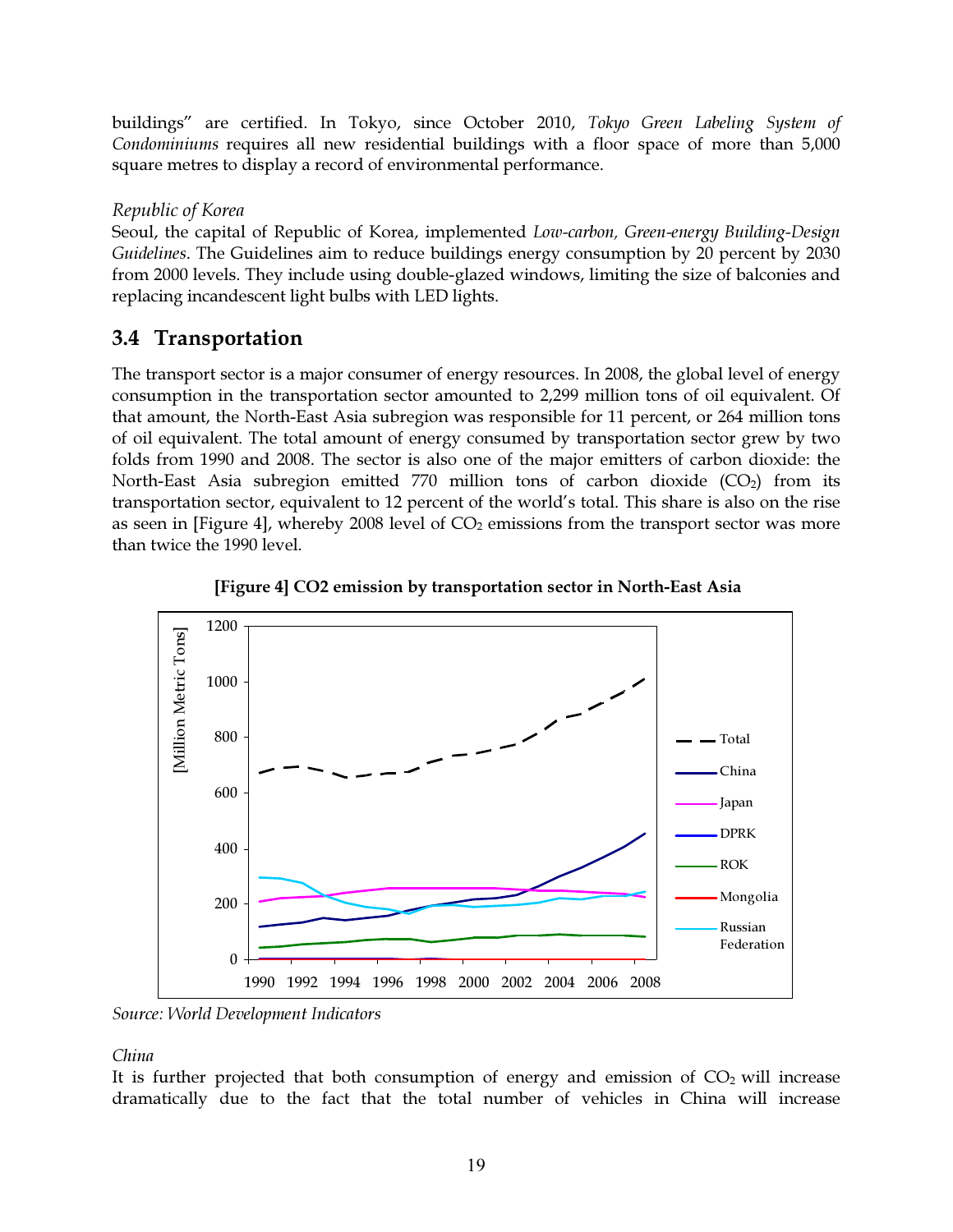dramatically. As predicted by McKinsey Global Institute, by 2030, the number of vehicles in China will be over 330 million, ten times greater than the number in 2005.

The goal of China's transportation planning is to make low carbon transport widely available and to pursue transit-oriented development for improving access to public transportation. Under the banner of *Transit Oriented Development (TOD) Cities*, China's low carbon transport plans are focused on public transport and low carbon vehicles including bicycles and electric cars. A national demonstration project was introduced in January 2009 to deploy 1,000 newenergy and hybrid vehicles yearly for the next three years in ten cities. The aim is to let these vehicles account for 10 percent of the market in 2012. Furthermore, the planned investment in low-carbon vehicles alone is around 45 billion USD over the next five years. NDRC estimates that 3 million hybrid and 1.5 million electric vehicles will be on the road in China by 2015.

Initiated by the Chinese Ministry of Transportation in February 2011, ten cities including Tianjin, Chongqing, Shenzhen, Xiamen, Hangzhou, Nanchang, Guiyang, Baoding, Wuhan and Wuxi were selected to take piloting tasks including

- establishing low carbon transport infrastructure;
- disseminating low carbon technologies and equipment;
- optimizing transport organization mode and operation approach;
- constructing smart traffic engineering;
- perfecting transport related public information service; and
- establishing and perfecting transport carbon emission management system.

In January 2008 Beijing became the first city in China to introduce the equivalent of "Euro IV" emissions regulations for passenger cars. Euro IV emissions standards are in force in Europe and set limits on various pollutants emitted by vehicles. The city has also banned trucks and buses that do not meet "Euro I" emissions standards — an earlier, less strict version of the standards — from entering the city centre between 6 am and 9 pm. The government has introduced a "cash for clunkers" programme to buy back older, dirtier cars, and gives tax rebates to consumers who buy cars with smaller, less-polluting engines. In preparation for the 2008 Olympics, the government scrapped older, more polluting buses and taxis. By 2006, more than 47,000 taxis were scrapped or replaced, out of a total fleet of 60,000; and 7,000 older buses were scrapped or replaced, out of 19,000.

#### Japan

Japan's recent sustainable transport policies related to low carbon, green cities are reflected in the *Low Carbon City Development Guidance*, which was developed by the Ministry of Land, Infrastructure, Transportation and Tourism in 2010. The Guidance includes a systematic description of basic concepts and specific measures for creating a low-carbon city, as well as simulation methods to estimate changes in carbon dioxide emissions from a city as a whole. In transportation, the specific policies include

- shifting to a compact urban structure;
- improving road conditions;
- managing traffic;
- developing public transportation; and
- promoting the use of public transportation.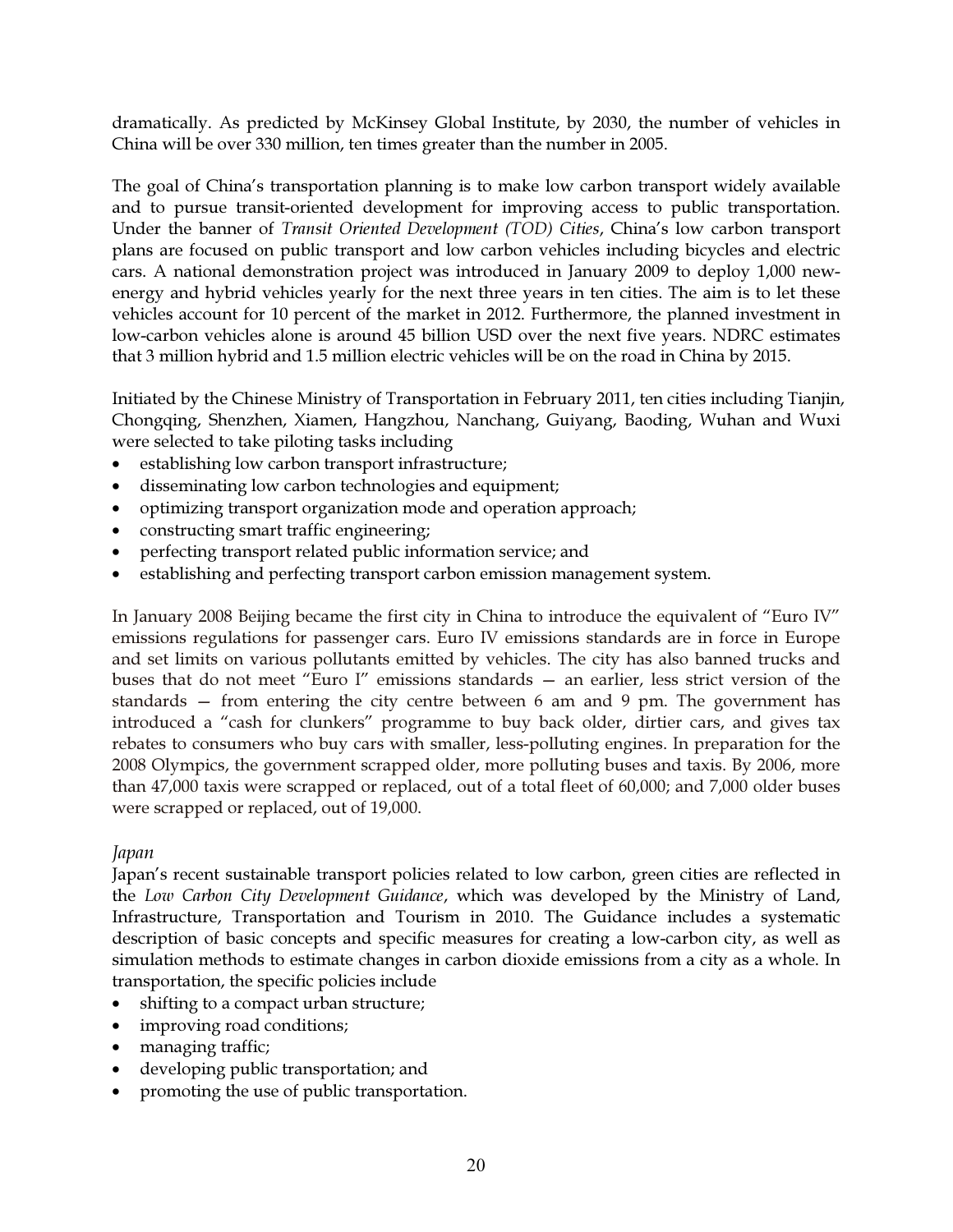The concept of a compact urban structure is strongly encouraged, where people can live closer to their workplaces to reduce travel distances and alleviate transportation demand. Reduced travel distances, in turn, will promote a shift from passenger cars to bicycles or walking. Moreover, increasing the density of traffic demand can raise the profitability levels of public transportation, improving its service levels.

In 2009 Tokyo introduced a system of tax breaks and subsidies for electric vehicles and hybrids. Environmentally friendly cars receive 50 percent to 75 percent tax reduction depending on their vehicle model's fuel economy and exhaust emission level. Tokyo's *Ten-Year Project for a Carbon-Minus Tokyo* provides for an eco-driving campaign and a car-sharing programme, with further plans to introduce a park-and-ride system. The city has set a target to increase the average speed in the city to 25 kilometers per hour by 2016, and to increase the use of biomass fuel by metropolitan buses. Both measures will help to achieve the city's overarching plan to reduce greenhouse gas emissions related to traffic by 40 percent from 2000 levels by 2020.

The Osaka city government is in the process of installing rapid chargers for electric vehicles at ten locations in the city, including the car park of the main city office. As part of municipal policy to encourage the use of low emission vehicles, such as electric cars, natural gas-powered vehicles and hybrids, the city began introducing these vehicles for use by civil servants in April 2007.

#### Republic of Korea

The latest Five-Year Plan of the Republic of Korea sets regulatory standards on fuel efficiency and GHG emissions for the transport sector, requiring a redesign of cars to either drive 17 kilometers per liter or to reduce greenhouse gas emissions below 140 grams per kilometer between 2012 and 2015. New fuel efficiency and emission rules will be applied to 30 percent of automobiles sold in 2012, rising to 100 percent by 2015. In addition, it also sets measures for the development and dissemination of hybrid electric vehicles. The government will also change the existing road-based transportation system to a low carbon, green transportation system by introducing green highways, expanding bicycle paths and commercializing green cars.

# 4.Innovative Policies and Best Practices in NEA **Cities**

Japan and Republic of Korea are regarded as pioneers in the subregion to promote low carbon and green cities because they started fairly earlier than the rest of the countries such as China, Mongolia and Russian Federation, who began to realize the importance of the issue in the late 1990s. This Chapter provides a number of case studies related to innovative policies and best practices on low carbon, green cities in North-East Asia. The lessons regarding technical measures, policy instruments, and application into practice could be useful for other countries and cities with similar challenges. In addition, there is also a need to take case studies of cities that show diverse characteristics and have distinct individualities that cannot be easily generalized.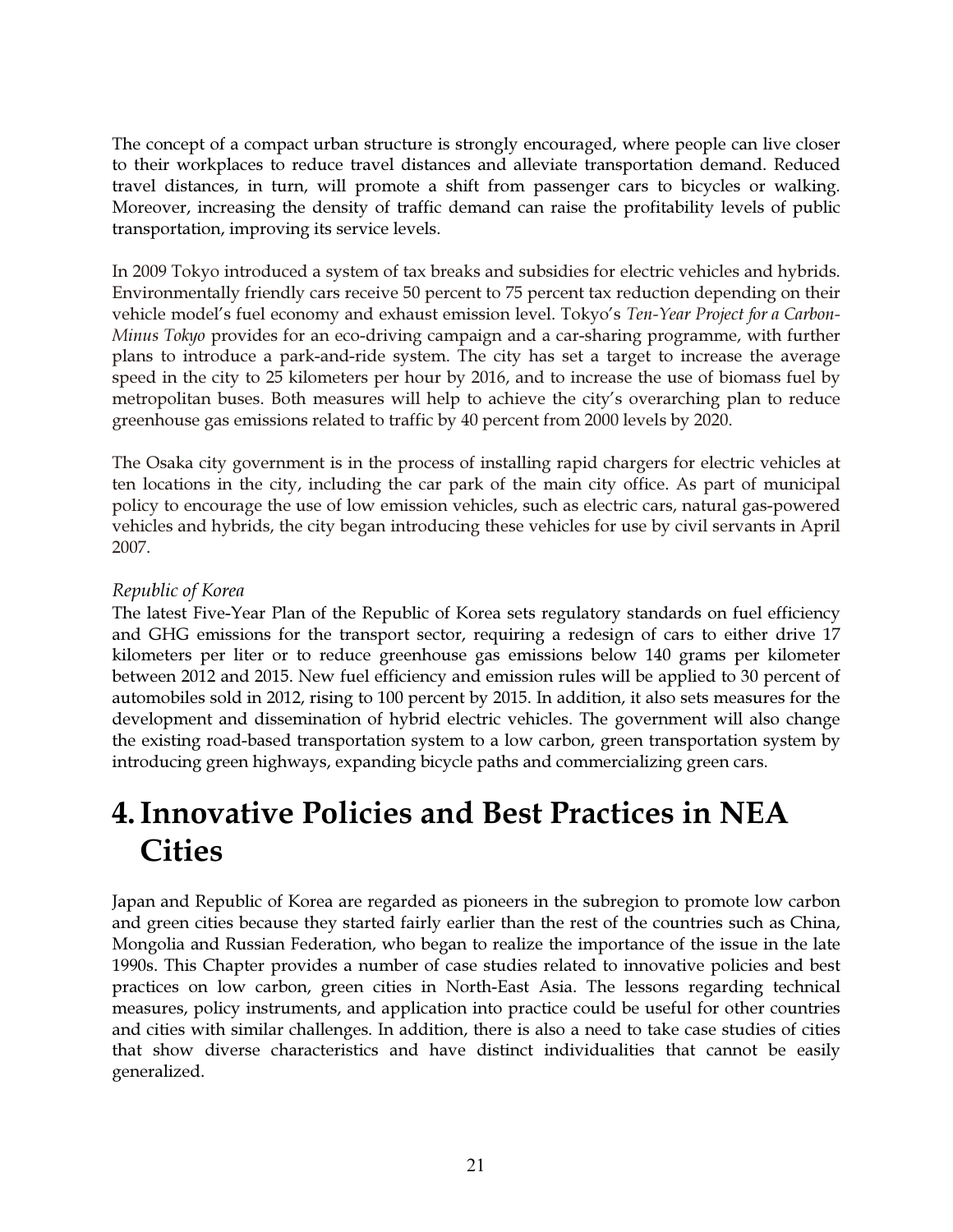# 4.1 China

China's city strategies for low-carbon and green growth pay great attention to renewable energy. The country's diversity in terms of climate, topography, resource-potential, economic-base and socio-cultural practices within the country has resulted in a variety of development patterns. Within the country, different cities have adopted different approaches towards moving to low carbon and green pathways according to their local conditions. However, related to its geographical location and size, Japan and Republic of Korea have adopted more common strategies cross the country in their approaches at the city level.

| City             | Low Carbon Strategy or Target                                                                                                                                                                                                                                                                                                                                                                                                                         | <b>Relevant Document</b>                                                                                        |  |
|------------------|-------------------------------------------------------------------------------------------------------------------------------------------------------------------------------------------------------------------------------------------------------------------------------------------------------------------------------------------------------------------------------------------------------------------------------------------------------|-----------------------------------------------------------------------------------------------------------------|--|
| <b>Baoding</b>   | By 2020 reduce CO2 intensity by 35% compared<br>to 2010; reduce CO2 per capita to less than 5.5<br>tons; make new energy account for 25% of<br>industrial value.                                                                                                                                                                                                                                                                                      | "Opinion on Constructing Low Carbon<br>City (draft)," 2008; "Baoding Low Carbon<br>City Development Plan," 2008 |  |
| Chang-<br>ZhuTan | This city is part of a pilot "Resources Saving and<br><b>Environment Friendly Comprehensive Reform</b><br>Area."                                                                                                                                                                                                                                                                                                                                      | Chang-Zhu-Tan City Cluster Regional<br>Plan, 2009                                                               |  |
| Chengdu          | By 2020, reduce CO2 intensity by 35% compared<br>to 2010; reduce CO2 per capita to less than 5.5<br>tons; make new energy account for 25% of<br>industrial value.                                                                                                                                                                                                                                                                                     | "Action Plan on Constructing Low<br>Carbon<br>City in Chengdu," 2010                                            |  |
| Chongqing        | "Chongqing Low Carbon Transformation<br>Research: Case Study in Chemical,<br>By 2015, reduce energy intensity by 16%<br>Automobile And Energy Industries,"<br>compared to 2010.<br>2010                                                                                                                                                                                                                                                               |                                                                                                                 |  |
| Guiyang          | By 2020, reduce energy intensity by 40% and<br>carbon intensity by 45% compared to 2005.                                                                                                                                                                                                                                                                                                                                                              | "Guiyang Low-Carbon Development<br>Action Plan (2010-2020)" July 2010                                           |  |
| Hangzhou         | By 2020, reduce carbon intensity by 50%<br>compared to 2005 levels; increase forestry<br>coverage above 68%.                                                                                                                                                                                                                                                                                                                                          | "Implemented Opinion on the<br>Construction of Low-Carbon City,"<br>November 2009.                              |  |
| Jilin            | Emissions for Jilin City could peak in about 2020<br>and decline to 60% of the business-as-usual<br>scenario by 2030.<br>Primary energy demand not to exceed 28.18<br>million and 33.51 million tons of coal equivalents<br>(tce) in 2020 and 2030, respectively.                                                                                                                                                                                     | "Low Carbon Development Roadmap for<br>Jilin City," 2010                                                        |  |
| Nanchang         | By 2015 reduce CO2 emissions per unit of GDP<br>by 38% compared to 2005 levels; increase the ratio<br>of non-fossil fuels in primary energy<br>consumption to 7%, and increase forest coverage<br>to 25%.<br>By 2020, reduce CO2 emissions per unit of GDP<br>to 45% -48% of 2005 levels; increase the share of<br>non-fossil fuels in primary energy to 15%;<br>increase forest coverage to 28% and the forest<br>stock to 420 million cubic meters. | "National Low-carbon City Pilot<br>Nanchang Implementation Plan"<br>reported to NDRC, October 2010              |  |
| Shenzhen         | Reduce carbon intensity 32% by 2015 and 45% by<br>2020 compared to 2005. Make non-fossil energy<br>account for 15% of primary energy by 2015.                                                                                                                                                                                                                                                                                                         | "Shenzhen Low Carbon Development<br>Medium and Long-Term Plan (draft),"<br>April 2011                           |  |

[Table 3] Low carbon development targets and actions proposed by Chinese cities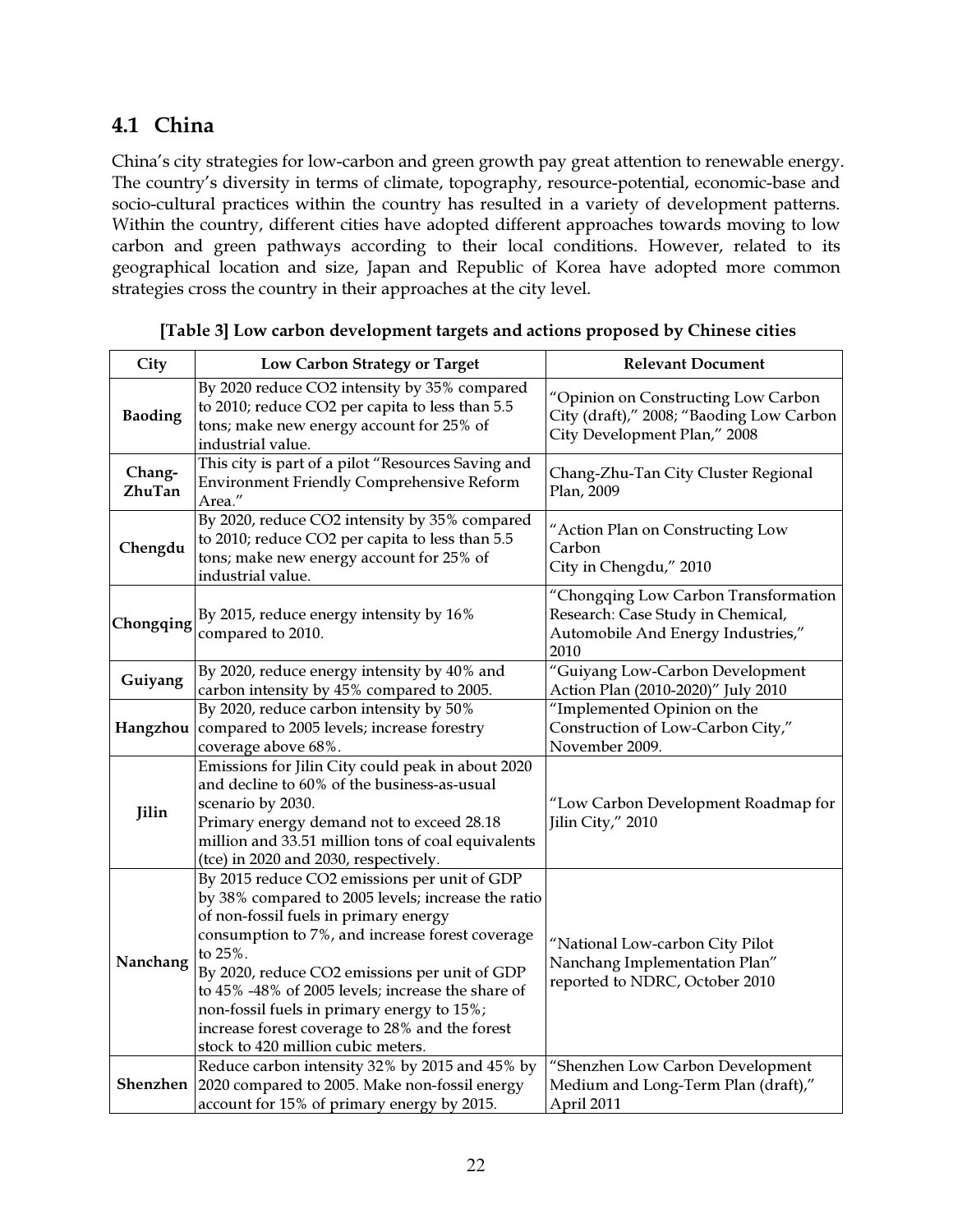| Tianjin       | By 2015, reduce carbon intensity by 15.5%<br>compared to 2010; reduce energy intensity by<br>15% compared to 2010. | "Tianjin Climate Change Program,"<br>March 2010                |
|---------------|--------------------------------------------------------------------------------------------------------------------|----------------------------------------------------------------|
| Wuxi          | By 2020, reduce carbon intensity by 45%.                                                                           | "Wuxi Low-Carbon City Development<br>Strategic Planning," 2010 |
| <b>Xiamen</b> | By 2020, reduce energy intensity by 40%<br>compared to 2005; total carbon emission should<br>peak by 2020.         | "Xiamen Low Carbon Development<br>Master Plan," 2010.          |

*Source: Berkeley National Laboratory (2012) China's Development of Low-Carbon Eco-Cities and Associated Indicator Systems.* 

# 4.1.1 Guangdong Province

Guangdong Province is located in the Southeast Coast of China. With 79 million registered permanent residents and 31 million migrants, the Province accounts for 7.1 percent of China's total population. Since 1989, Guangdong has topped the total GDP rankings among all provincial-level units in China, contributing to about one-ninth of China's total GDP. It is also listed as the 3rd highest in carbon intensity and is responsible for 8.6 percent of China's total energy consumption. Considering such conditions, NDRC designated Guangdong Province to be one of the five provinces to undertake demonstration projects in support of low carbon economy (other provinces are Liaoning, Hubei, Shaanxi and Yunnan). The Province developed Guangdong's Low Carbon Development Policy Roadmap with sector components consisting of regulatory policy, economic policy, market mechanisms and other incentives with specific quantified targets for each area. As result, in November 2010, Guangdong initiated its pilot low carbon development, with focus on the following:

- developing GHG inventory and forecasts by sectors;
- low-carbon development planning for the province;
- allocating and evaluating carbon intensity reduction target; and
- implementing carbon trade and market mechanisms.

Meanwhile, the planning methodologies for Guangdong include the following:

- sectoral-based scenario analysis;
- micro-economic analysis to quantify cost-benefit and co-benefit options;
- benchmarking with a set of targeted goals;
- technological and policy roadmap; and
- short-term and long-term action plans.

|  |  | [Table 4] Guangdong's Low Carbon Development Policy Roadmap |  |
|--|--|-------------------------------------------------------------|--|
|--|--|-------------------------------------------------------------|--|

|                      | 2010                                                                                 | 2015                                                                                                                                                                                 | 2020                                                                                                                           |  |
|----------------------|--------------------------------------------------------------------------------------|--------------------------------------------------------------------------------------------------------------------------------------------------------------------------------------|--------------------------------------------------------------------------------------------------------------------------------|--|
| Regulatory<br>policy | - Phase out backward<br>production capacity<br>- Raise threshold for new<br>business | - Target key energy-<br>intensive enterprises in<br>the 12 <sup>th</sup> Five Year Plan<br>- Conduct carbon auditing<br>for new buildings<br>- Monitor provincial<br>carbon emission | - Adopt new carbon<br>accounting standards for<br>listed companies<br>- Disclose carbon emission<br>of large-scale enterprises |  |
| Economic<br>policy   | - Subsidize LED equipment<br>- Reward energy<br>conservation                         | - Subsidize "10 City 10<br>Thousand Lamps"<br>- Provide financing<br>support to 10 core                                                                                              | - Financing through<br>mortgaging carbon<br>emissions allowance                                                                |  |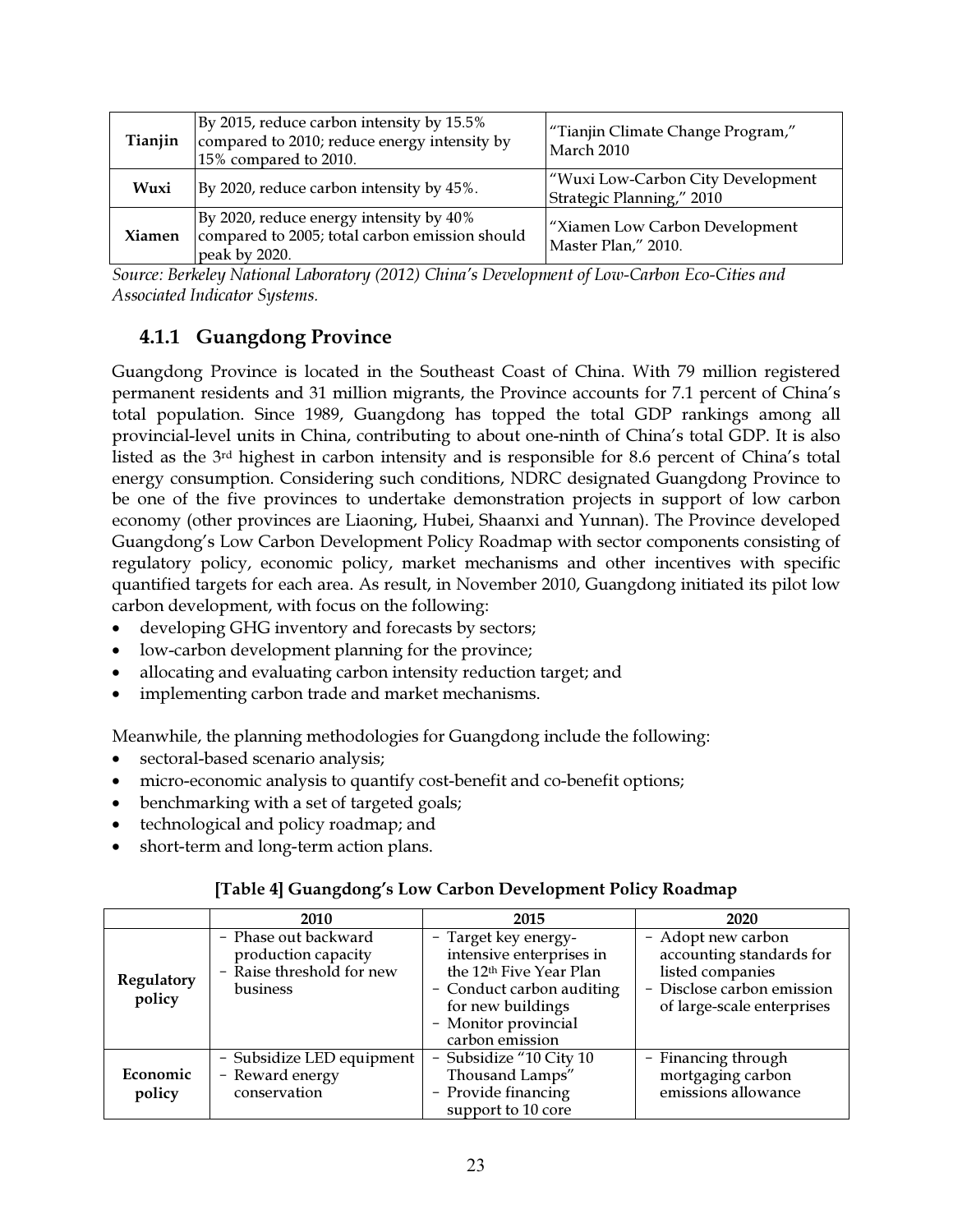| <b>Market</b><br>mechanisms | - Participate in CDM and<br>emissions trading<br>- Utilize EMC services                                                                                                                                             | businesses for Initial<br><b>Public Offering</b><br>- Subsidize consumers<br>- Create environmental<br>and carbon taxes<br>- Allow provincial-level<br>voluntary emission<br>exchange | - Link provincial carbon<br>trade with international<br>markets |
|-----------------------------|---------------------------------------------------------------------------------------------------------------------------------------------------------------------------------------------------------------------|---------------------------------------------------------------------------------------------------------------------------------------------------------------------------------------|-----------------------------------------------------------------|
| <b>Other</b><br>incentives  | - Create a provincial<br>special fund for low-<br>carbon development<br>- Promote international<br>low carbon technology<br>transfer<br>- Encourage investment in<br>low-carbon companies<br>through tax incentives | Encourage more NGOs and social enterprises to register<br>-<br>in Guangdong<br>- Establish carbon charities<br>- Create a low-carbon consumption trade system                         |                                                                 |

*Adopted from Liao (2011) "Development strategies of low carbon economy and urban ecology in Guangdong," presented at Suwon Conference on Low Carbon, Green Cities in North-East Asia,17-18 October 2011, ROK.* 

# 4.1.2 Hainan Province

Hainan Province, China's only island with tropical monsoon marine climate, is located in the southernmost part of China. It is also China's largest Special Economic Zone. The Province has a land area of 33,920 km<sup>2</sup> and a population of 8.8 million. Although it is endowed with significant solar energy (47 billion KW per year), wind energy (8.2 million KW per year) and tidal energy, its geographic location forms a fragile ecosystem, making the Province vulnerable to extreme weathers.

In order to better use the natural resources while addressing environmental problems, Hainan Provincial Government adopted four practices to implement its low-carbon economy model. First, in line with the national strategy, Hainan set its goal of reducing 12 percent of energy consumption during the 11th Five Year Plan period while its GDP would grow at the rate of 10 percent. It had accomplished this target by reducing 12.1 percent between 2005 and 2010. Second, while the National Government targeted alternative energy sources to meet up to 15 percent of the new energy requirements by 2020, the percentage of renewable energy use in Hainan already occupied 30.6 percent of the total new energy consumption in 2009. Solar water heating systems have been widely used both in urban and rural areas of Hainan. The existing PV power stations generate 200 kilowatts, while 21 kilowatt projects are under construction. In addition, five wind power stations have been constructed with an installed capacity of 249.5 megawatts. Third, Hainan Government provided significant financial incentives such as subsidies for installing energy-conserving light bulbs in public buildings, energy-saving reconstruction of roads, and for upgrading sewage and waste treatment facilities. Fourth, Hainan Government abandoned energy-intensive industries and strongly promoted tourism and service industries, which led to a 20 percent increase in the added value of the service industry in 2010. In this regard, the Province also abandoned a number of energy-intense enterprises, including 400,000 ton steels plants, 138,000 kilowatt small thermal power generators, 1.76 million ton cement plants, and 21,000 ton paper manufacturing industry.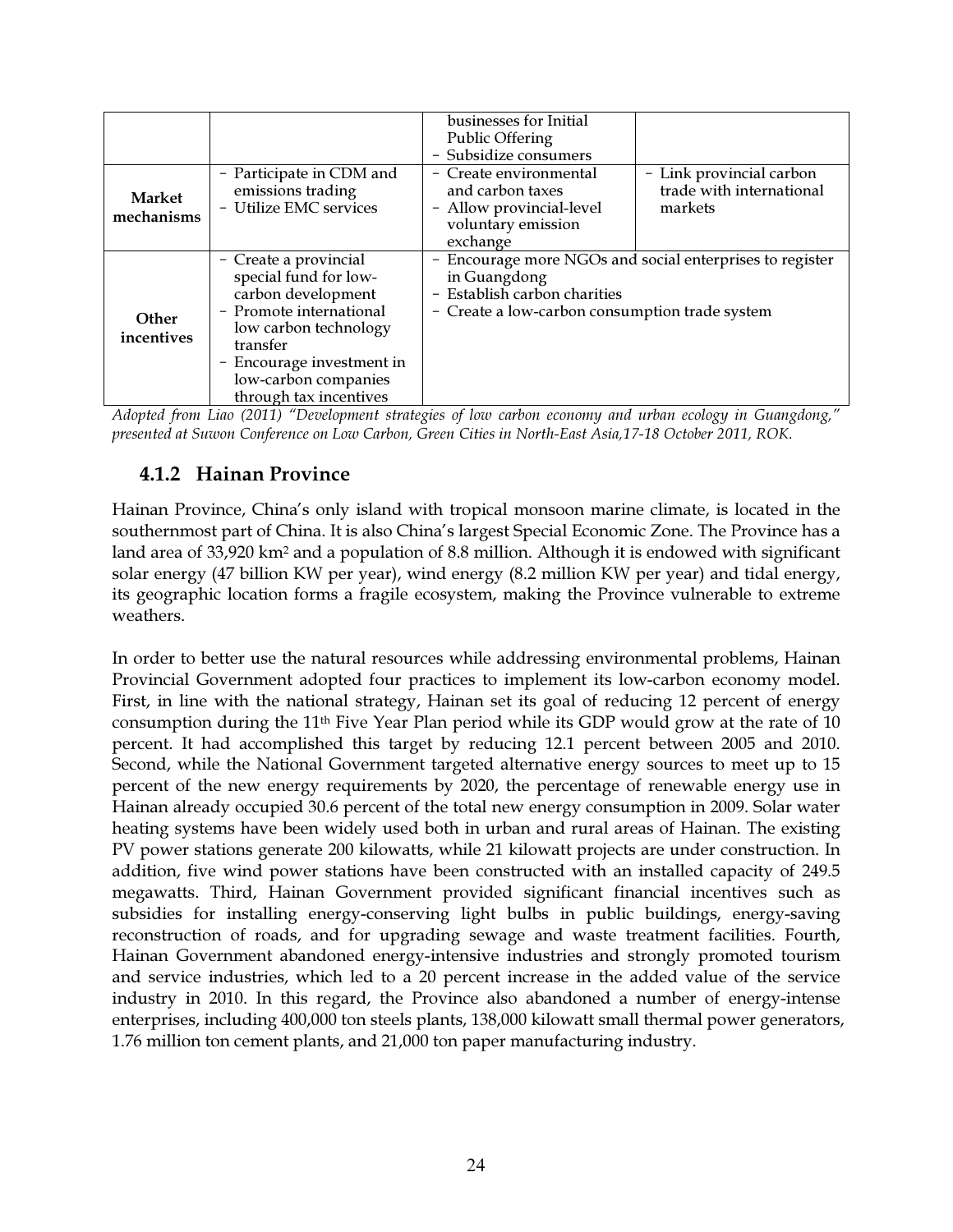# 4.1.3 Guangzhou City

Guangzhou, as the capital of Guangdong Province, has been witnessing rapid growth in energy demand and large energy consumption. During the course of development of the city, contradiction between energy development and environmental protection has been evident. Confronted with this challenge, Guangzhou has conducted a series of studies on development of a low carbon roadmap. A scenario analysis, prepared by Mr. Ping Wang at the Energy Strategy Research Center of the Chinese Academy of Sciences, suggests that Guangzhou should take a series of actions focusing on convenient transport, green building, fuel switch, industry decarbonation and low carbon electricity, in order to decouple economic growth from environmental impacts. The specific targets under each action are the following: *Convenient transportation* 

- Passenger transport: reduce the share of private vehicles by 25 percent, while increasing the share of bus and train by 20 percent, and the share of bicycle and walk by 5 percent. Overall, this should lead to energy efficiency improvement by 50 percent.
- Freight transport: reduce the share of vehicles by 25 percent and 30 percent in domestic and cross border respectively, increase the share of train by 26 percent and the share of ship by 4 percent. Energy efficiency should be improved by 50 percent.

*Green buildings* 

- Efficiency improvement: shift to equipment with high energy efficiency, such as energyefficient appliances, office equipment, lighting, and elevators.
- Renewable energy: subsidize alternative and renewable energy sources (solar and wind energy); provide low-interest loans to buildings using renewable energy.

*Decarbonation of industries* 

- Energy efficiency improvement: improve equipment utilization efficiency and accelerate transformation of energy management
- Industrial restructuring: eliminate backward production capacity and expand industrial scale to tertiary industry.

*Fuel switch* 

- Traditional fuel: Promote a shift from high carbon intensity fuel to lower ones.
- New energy sources: Encourage the utilization of new and renewable energy.

*Low carbon electricity* 

- Power generation efficiency improvement: expand power generation capacity and reduce transmission loss.
- Renewable energies: develop nuclear power plants and promote waste-to-energy schemes.

# 4.1.4 Qingdao City

Qingdao, is a coastal city located in the eastern part of China's Shandong Province. According to the Municipal Government of Qingdao, "Development of a low-carbon economy is a strategic option for Qingdao's sound and sustainable development." The Municipal Government aims to reduce carbon dioxide emissions to 1.32 tons per 10,000 yuan of GDP by 2020, a decrease of 45 percent compared to the level of 2005. In order to achieve this target, the Qingdao Government has incorporated this low-carbon economic development target into its 12th Five Year Plan (2011-2015). Qingdao has been constructing itself into a new green and low-carbon city with four systems:

*Energy supply system*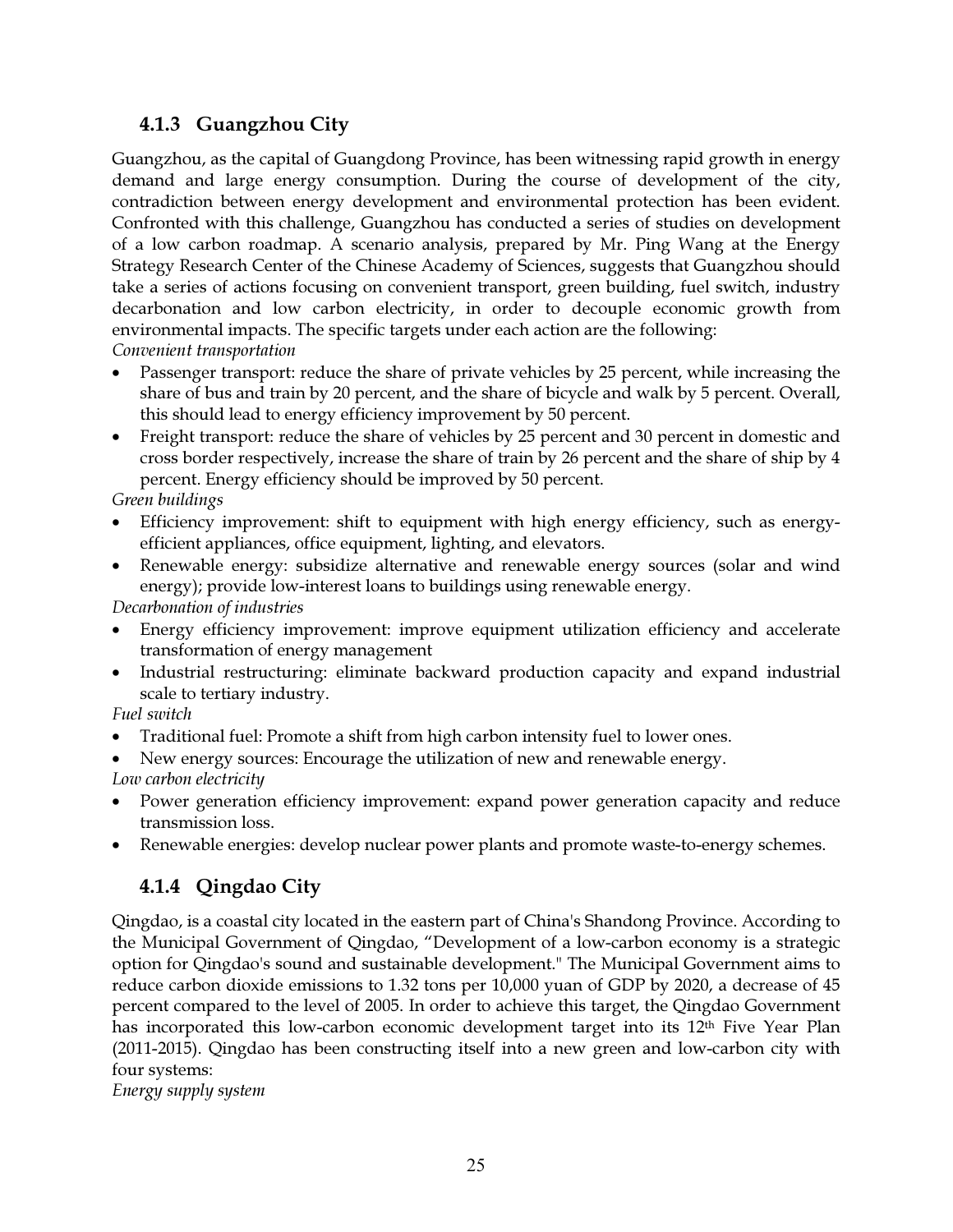- Wind power: According to the characteristics of Qingdao and the environmental conditions that are rich in wind resources, the Municipal Government has introduced a series of wind power projects suitable to the local circumstances.
- Seawater energy and seawater heat exchange: Exchanging heat from the seawater by plate heat exchanger, seawater heat exchange has been gradually used in public places like restaurants in Qingdao.
- Solar energy: Qingdao strongly promotes new-type solar products, such as solar-powered air conditioning and street lights. The development of new household electric appliances also focuses on using solar energy as the power supply.

*Industrial development system* 

- The low-carbon economy has become a consensus reflected in the R&D and production processes of Qingdao's enterprises.
- The Municipal Government encourages foreign capital flows into industries that reflect the low-carbon orientation of city development.
- Capital and loans have been provided to non-conventional energy enterprises, pollution treatment enterprises, and low-carbon service trade enterprises.

*Pollution treatment system* 

- Enterprises with serious pollution and little improvement after rectification are being closed down.
- Rectification measures for fossil fuel enterprises are being devised.
- Elimination of "black-tailed vehicles" are underway.

*Environment protection and low-carbon awareness system* 

- Publicity is made through the media of radio, TV and newspaper; and
- Low-carbon knowledge contests are held to popularize low-carbon awareness and to provide guidance for people to adopt low-carbon lifestyles.

In addition, Qingdao has started the construction of a Low-Carbon Economy Experimental Zone. On 27 August 2010, GE and AECOM Group signed an agreement with Qingdao Municipal Government. According to the agreement, the three parties will jointly plan and design a cross-industry clean technology solution to be located in the Central Intelligence Island in Qingdao National Hi-tech Industrial Development Zone. This Low-carbon Experimental Zone will integrate the low-energy consumption power plant, smart grid system, low-carbon buildings, high energy-efficiency illumination and low-carbon medical infrastructure.

# 4.2 Japan

The history of Japan's initiatives can be traced back to 1960s and 1980s in Kitakyushu City in combating pollution problems. Japan's approach is featured as having a comprehensive approach that emphasizes partnership of various stakeholders, including the government, business, civil society. The approach also utilizes a combination of various measures such as regulation, economic incentives, and public investment. Also of great significance is the longterm vision for urban structure and the central role played by city authorities. Japan, in the 21<sup>st</sup> century, entered a period of depopulation, economic slowdown, and decreased urban population density that hollowed out urban centers. In order to achieve sustainable development, Japanese cities, have adopted comprehensive strategies toward a compact city development, which focuses on building sustainable transportation system.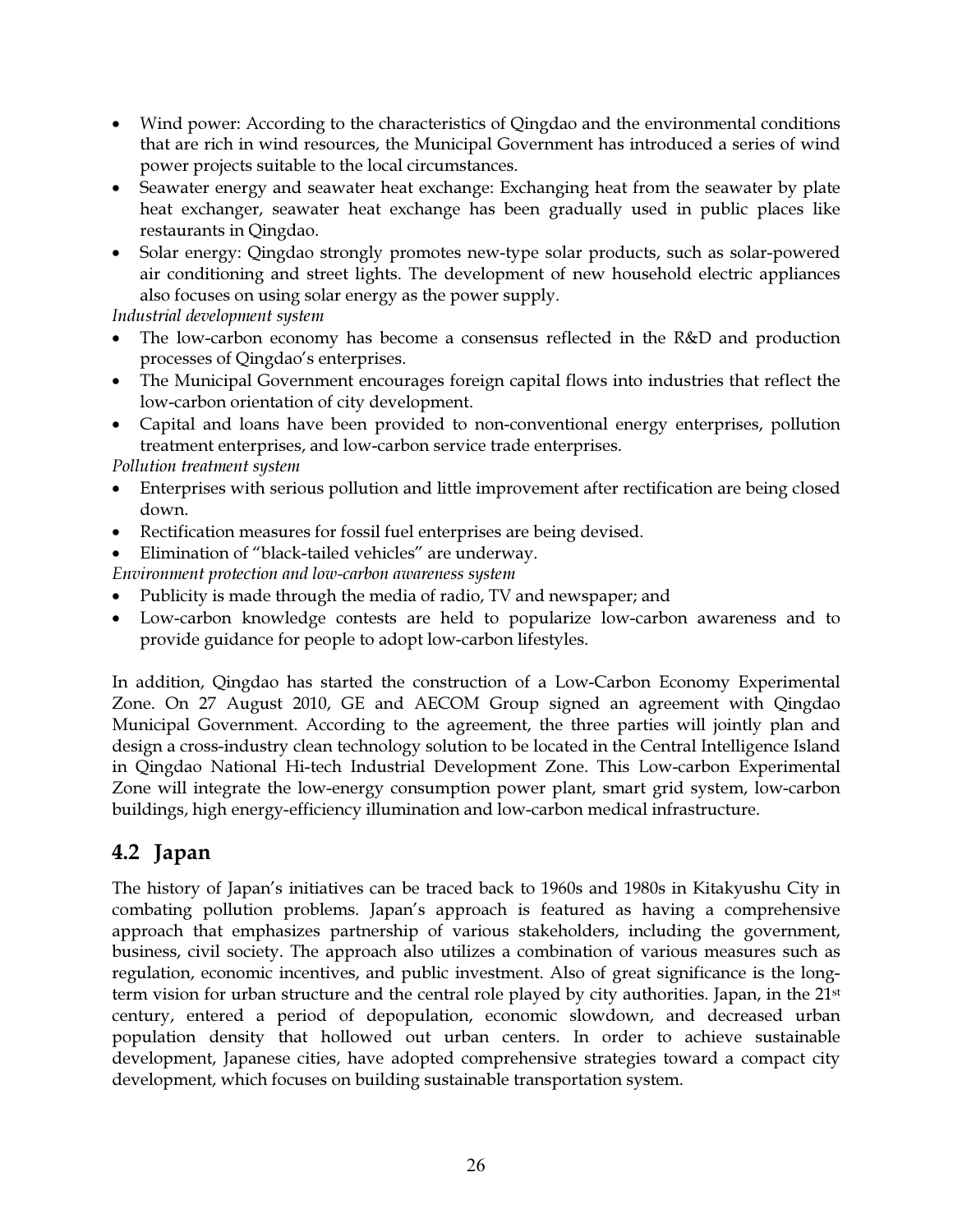

[Figure 5] Japan's Low Carbon City Development Guidance

### 4.2.1 Eco-Model Cities: Kitakyushu, Kyoto and Toyama

In 18 January 2008, the Japanese Prime Minister Yasuo Fukuda's stated that *"Japan will lead the international community by converting itself into a 'low carbon society' which will serve as a precedent for the world to emulate."* In response, the Cabinet Secretariat of the Japanese National Government started the "Eco-Model City" (EMCs) Project, which aims at

- formulating and implementing action-plans, including concrete policies to achieve ambitious targets of greenhouse gas emission reduction;
- serving as pioneer cities, demonstrating specific actions that should be taken to achieve a low-carbon society;
- expanding Actions in Promotion Council of Low-Carbon Cities; and
- providing a platform for local governments seeking to create low-carbon cities.

| <b>Cities</b> | Population<br>(thousand) | Area Size<br>(sq.km) | <b>Reduction Goal</b><br>(mid-term) | <b>Reduction Goal</b><br>(by 2050) | <b>Base Year</b> |
|---------------|--------------------------|----------------------|-------------------------------------|------------------------------------|------------------|
| Kitakyushu    | 990                      | 488                  | 30% by 2030                         | 50-60%                             | 2005             |
| Kyoto         | 1.470                    | 828                  | 40% by 2030                         | 60%                                | 1990             |
| Sakai         | 840                      | 150                  | 15% by 2030                         | 60%                                | 2005             |
| Yokohama      | 3,670                    | 434                  | $+30\%$ per capita by 2025          | $+60\%$ per capita                 | 2004             |
| Iida          | 110                      | 659                  | 40-50% by 2030                      | 70%                                | 2005             |
| Obihiro       | 170                      | 619                  | 30% by 2030                         | 50%                                | 2000             |
| Toyama        | 420                      | 1,242                | 30% by 2030                         | 50%                                | 2005             |
| Toyota        | 420                      | 918                  | 30% by 2030                         | 50%                                | 1990             |
| Shimokawa     | 3,900                    | 644                  | 32% by 2030                         | 66%                                | 1990             |
| Minamata      | 29                       | 163                  | 33% by 2020                         | 50%                                | 2005             |
| Miyakojima    | 55                       | 205                  | 30-40% by 2030                      | 70-80%                             | 2003             |
| Yusuhara      | 4,000                    | 237                  | 50% by 2030                         | 70%                                | 1990             |
| Chiyoda       | 45                       | 12                   | 25% by 2020                         | 50%                                | 1990             |

[Table 5] Targets of 13 Eco-Model Cities

*Source: Regional Revitalization Bureau, Cabinet Secretariat, Government of Japan, 2009*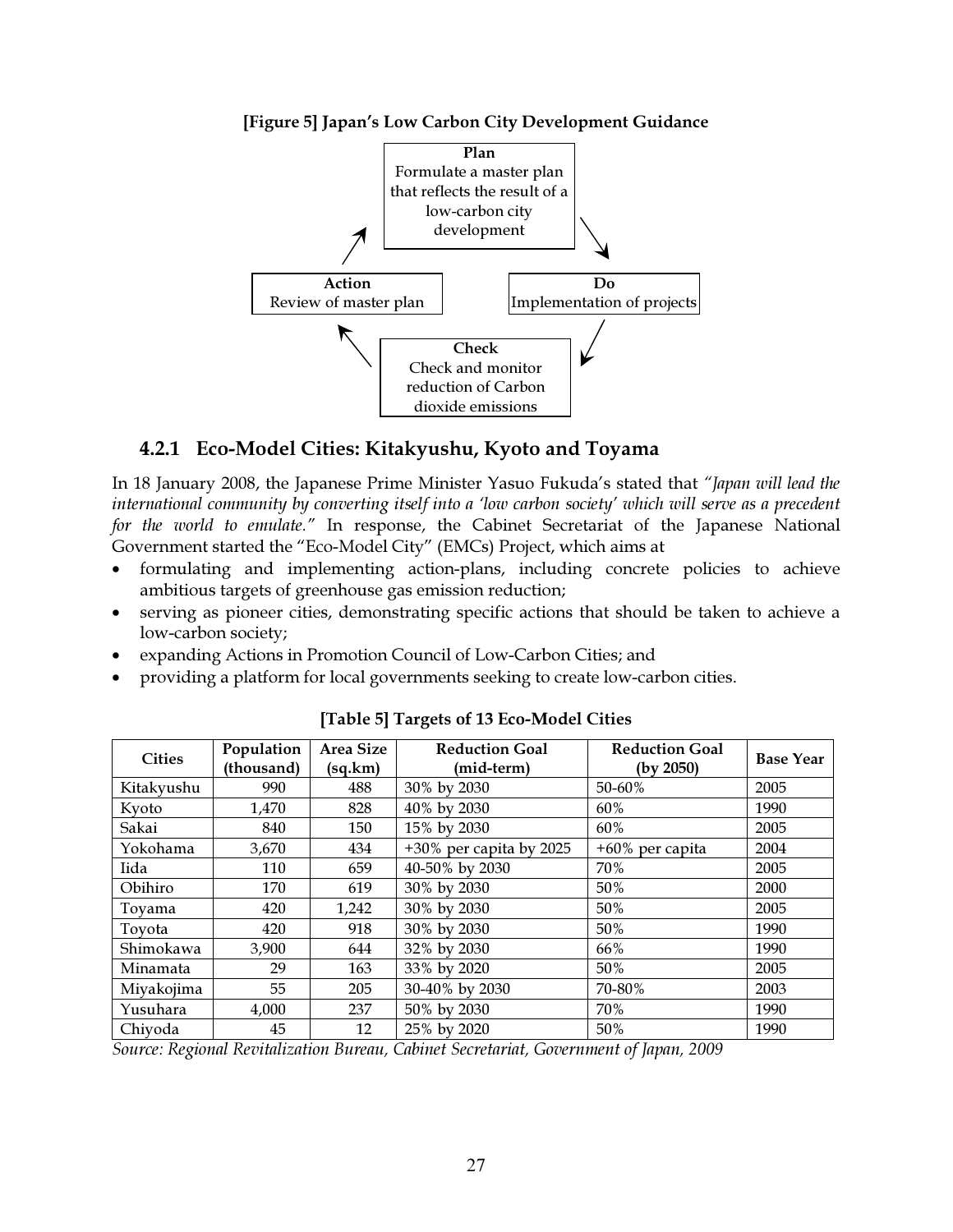#### 4.2.2 Yokohama City

Yokohama is the capital city of Kanagawa Prefecture. With a population of 3.6 million, it is the second largest city in Japan by population after Tokyo and most populous municipality of Japan. It lies on Tokyo Bay, south of Tokyo, in the Kant region of the main island of Honshu. It is a major commercial hub of the Greater Tokyo Area. It is also a city committed to be a pioneer of low carbon, green city. In 2008, Yokohama City was selected by the National Government as one of the 13 *Eco-Model Cities*; and in 2010, Yokohama became the only Japanese city which was selected by the World Bank as one of the first six *Eco2 Cities*.



#### [Figure 6] Yokohama's Growth Strategy

*Adopted from Nakajima T. (2011) "Transformation towards low carbon city infrastructure: the challenge of Yokohama, Environmental Model City", Suwon Conference on Low Carbon, Green Cities in North-East Asia,17-18 October 2011, Suwon, ROK* 

Yokohama has formulated a New Mid-term Four-Year Plan  $(2010 \sim 2013)$ , which clearly specifies its targets to reduce GHG emission by 25 percent by 2020 and 80 percent by 2050. The Four-Year Plan identified Yokohama Growth Strategy, which consists of three components: enforcement of growth industry, assistance of its citizen to be vibrant, and creation of a basis for growth. Related to this Eco-city Strategy, Yokohama formulated its Environment Cutting Edge City Strategy. This Strategy aims at transforming Yokohama into a low carbon society by providing business opportunities through creation of new demand to encourage technical innovation of local SMEs for vitalization of its economy. Eco-friendly activities and diffusion of electric vehicles have been strongly encouraged for households; meanwhile, renovation of ecofriendly infrastructure and increased investment by environmentally-friendliness have been promoted in the public sector. In addition, Yokohama Smart City Project (YSCP) has been implemented, with  $CO<sub>2</sub>$  expected to be reduced by  $64,000$  tons by 2014. In the course of implementing the YSCP, 27MW solar heating, energy management system for 4,000 homes and building energy management systems for 160 million square meters will be installed. YSCP emphasizes,

- introduction of renewable energy such as sunlight, solar heat, and wind power;
- research and development of energy management system; and
- utilization of electric vehicles and linkage with Energy Management System.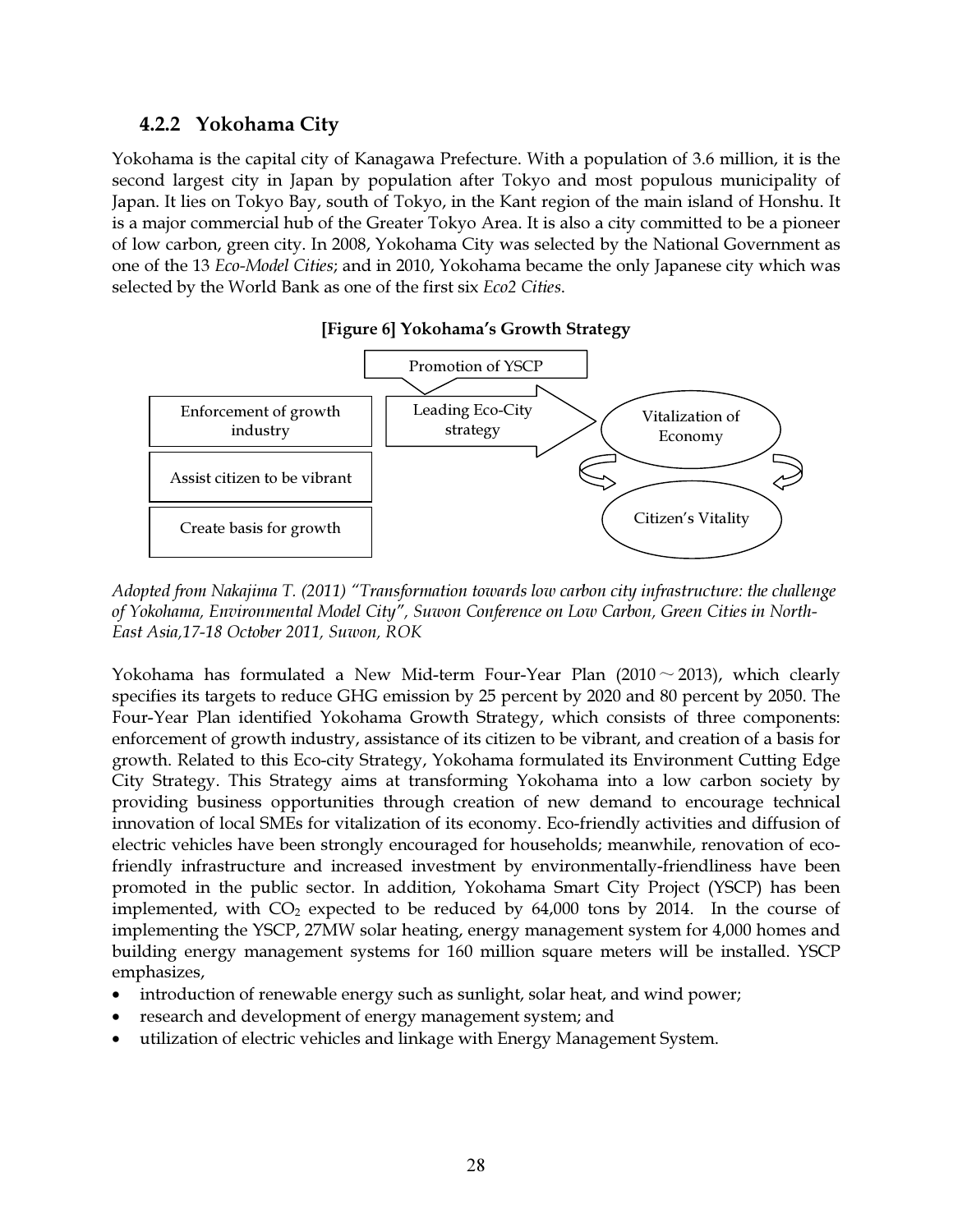### 4.2.3 Nagoya City

Located on the Pacific coast in the Chubu region on central Honshu, Nagoya is the capital of Aichi Prefecture and is one of Japan's major ports. It is also the center of Japan's third largest metropolitan region. The geographic position of Nagoya is unique. The Fujimae Tidal Flat in Nagoya Port is one of the largest stopovers for migratory birds in Japan. Once under consideration to become Nagoya's landfill site, the tidal flat is now a protected area. Based on its local conditions, Nagoya City has developed the "*Low-Carbon City 2050 Nagoya Strategy*" and long-term strategies for supporting biodiversity and water circulation. The Strategy aims to become an environmental capital through citizen participation and collaboration. The goal is to work on transforming Nagoya into a comfortable, low-carbon city. The local government of Nagoya City is especially keen on emphasizing the local citizens' participation.

Due to the effects of climate change and the urban heat island effect, the average temperature in Nagoya City continues to rise at the rate of 2.8 degrees centigrade per century. This rate is more than 3.5 times faster than the world's average rate of 0.74 degrees centigrade per century. In order to mitigate this trend, the strategy sets the emission reduction goal at 25 percent by 2020 and 80 percent by 2050 from the 1990 levels for GHG emissions.



[Figure 7] Nagoya comfortable low-carbon city, conceptual image

*Source: UNEP, 2011* 

The Strategy had set a comprehensive target and proposed four action policies:

- 1. EKISOBA Lifestyle: Create a living environment within walking distance of a transit station
- Station-centered communities with a mix of houses, stores, offices, and other facilities are formed. Residents can travel by foot, by bicycle, or by public transit and enjoy convenience and proximity to nature.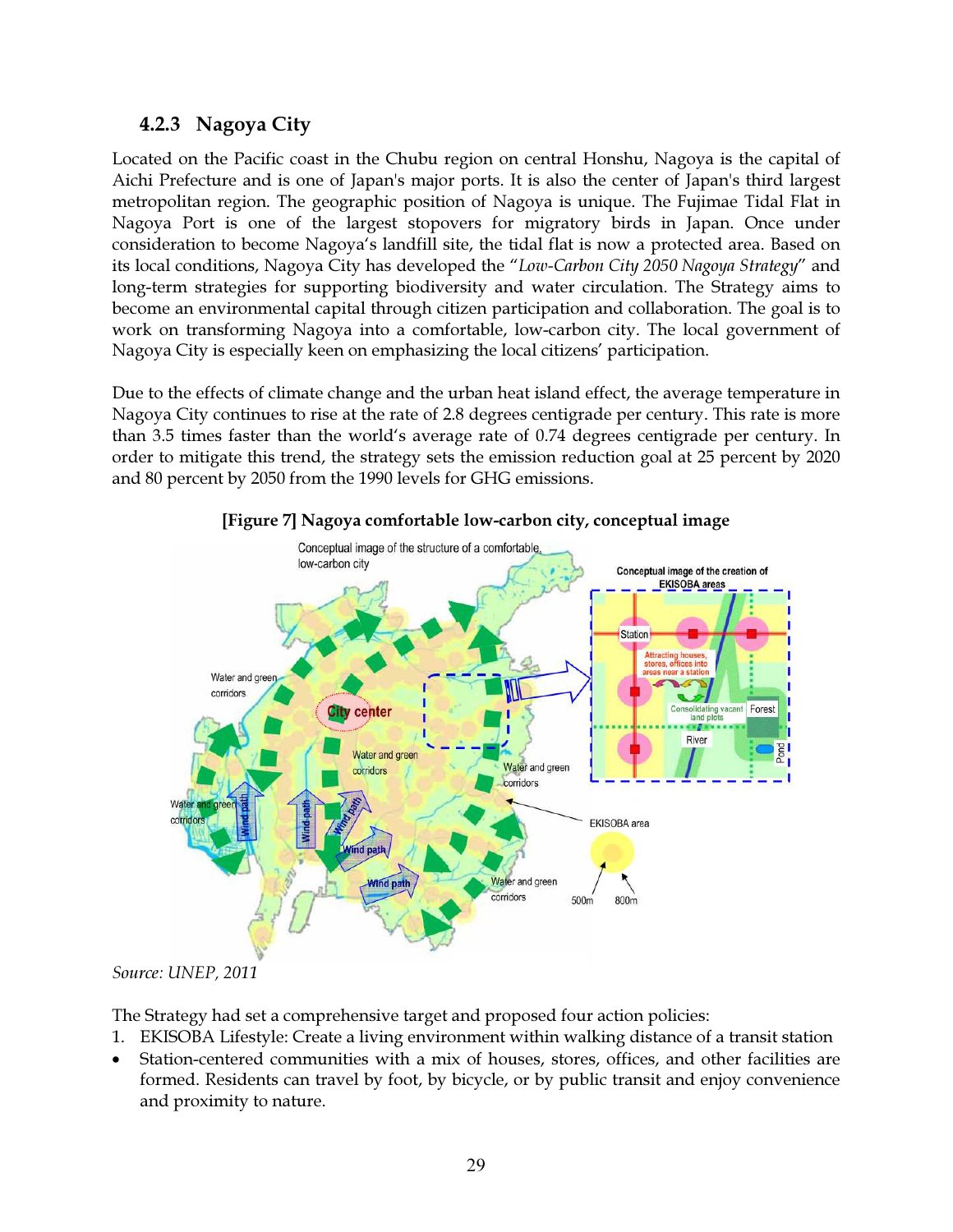- The city center is designed for easy walking and land use near stations is maximized while conserving the natural environment and using an area energy network.
- 2. Fu-Sui-Rhoku-In Lifestyle: Create a lifestyle to enjoy the natural environment
- The city is designed to withstand natural disasters by the water-retaining capacities of the green spaces.
- Vacant land plots are consolidated into areas around rivers, canals, and green spaces.
- EKISOBA areas provide places to relax surrounded by streets and district trees. Outside the areas, a certain proportion of green districts and farms are restored and preserved, producing local seasonal foods.
- 3. Low-carbon Living: Create energy and resource saving systems
- $\bullet$   $CO<sub>2</sub>$  emissions reduction is sought in motorized vehicle control.
- Comfortable living is based on energy conservation and passive climate control.
- The main source of energy is generated locally.
- 4. Participatory Community: Promote collaboration among residents for a low-carbon society
- Advanced methods for visualizing environment-friendly activities, systems that allow people to benefit from their environmental activities have been established.
- Many residents voluntarily participate in city development with an increased awareness of environmental issues.

# 4.3 Mongolia: Ulaanbaatar

Located in north central Mongolia, Ulaanbaatar is the capital and largest city of Mongolia. With over one million people, the city represents 39 percent of the nation's total population. It also generates more than 60 percent of Mongolia's GDP. As a result, Mongolia's plans related to low carbon, green cities mainly focus on Ulaanbaatar alone. In fact, the sustainable development of *ger* areas in Ulaanbaatar is one of the critical development issues facing the country. The transition to a market economy and a series of severe winters have resulted in large scale migration of low-income families into the ger areas of Ulaanbaatar.

As a response to these challenges, in 2002, the "Compact City" concept of the Ulaanbaatar Master Plan 2030, was proposed to control spatial expansion and promote high-density development for the ger areas in Ulaanbaatar. The Master Plan advocates a "Compact City" concept through more efficient use of land: conversion of ger areas into more secure housing and gradual improvement of urban services for existing ger areas.

In 2007, Mongolian Parliament adopted the "*MDG-based Comprehensive National Development Strategy*", which recommended that spatial expansion in Ulaanbaatar should be controlled. Clearly, this policy emerged to control urban sprawl and to promote high density development.

Because the 2002 Ulaanbaatar Master Plan did not necessarily meet with the current situation featuring rapid population growth, rapid motorization and expansion of ger areas - there is a demand for modifying the Master Plan. In 2008, with assistance from JICA, "The Study on City Master Plan and Urban Development Programme of Ulaanbaatar City" was prepared. It aims to revise the current Master Plan in the target year of 2030, which would include countermeasures against expanding ger areas in response to rapid socio-economic changes. The realization of Compact City will create more convenient, clean and safe urban life in severe winter. To achieve the vision, four priority sectors are highlighted: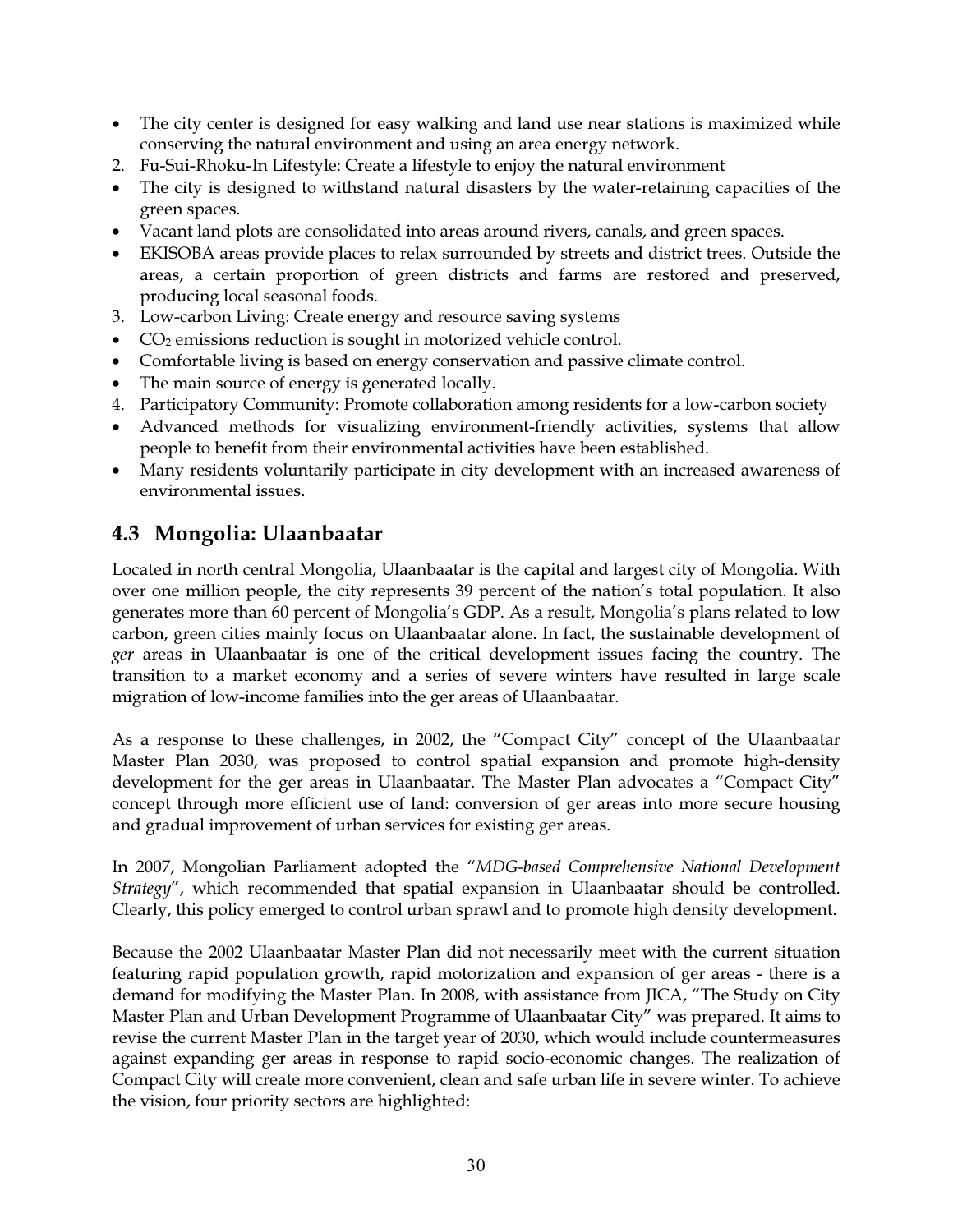- Developing mass transit corridor, road network, and transport management system;
- Developing infrastructure for water supply, drainage, and heating;
- Improving ger areas and developing social housing for low-income households; and
- Institutionalizaing urban planning and developing management.

In December 2009, government of Mongolia submitted a project proposal to reduce air pollution in Ulaanbaatar to the Millennium Challenge Account, which was approve in February, 2010. Considering that severe air pollution from the ger areas and seasonal heating due to combustion of raw coal in poorly insulated traditional gers, the objective of the project is increasing the usage of energy efficient appliances and supporting the development of renewable energies. The total number of the project beneficiary is 80,000 households in ger area of 5 districts of Ulaanbaatar Mongolia. Specifically, the Project creates a facility to fund financial incentives and technical assistance for adoption of cleaner, more efficient technologies and supports the introduction of wind energy into the national electric grid. The government of Mongolia, Ulaanbaatar Governor's Office and Xas Bank are assisting the project by promising to decrease the electricity cost by 50 percent during night time for the households who purchase energy-efficient stoves.

# 4.4 Republic of Korea

Republic of Korea started to pay serious attention to environmental concerns in the early 1990s when its Environmental Agency was upgraded to Ministry of Environment. City planning has been integrated into a set of comprehensive national strategies for sustainable development, which consists of a well-established framework for long-term planning, both cross-sectoral and sectoral, and with a high degree of spatial diversification (planning at national, regional and local level).



[Figure 8] Korean concept of low carbon green city

*Adopted from Lee J. J. (2011) "Low carbon, green cities and its application to the Republic of Korea", as presented at Suwon Conference on Low Carbon, Green Cities in North-East Asia,17-18 October 2011, Suwon, Republic of Korea*.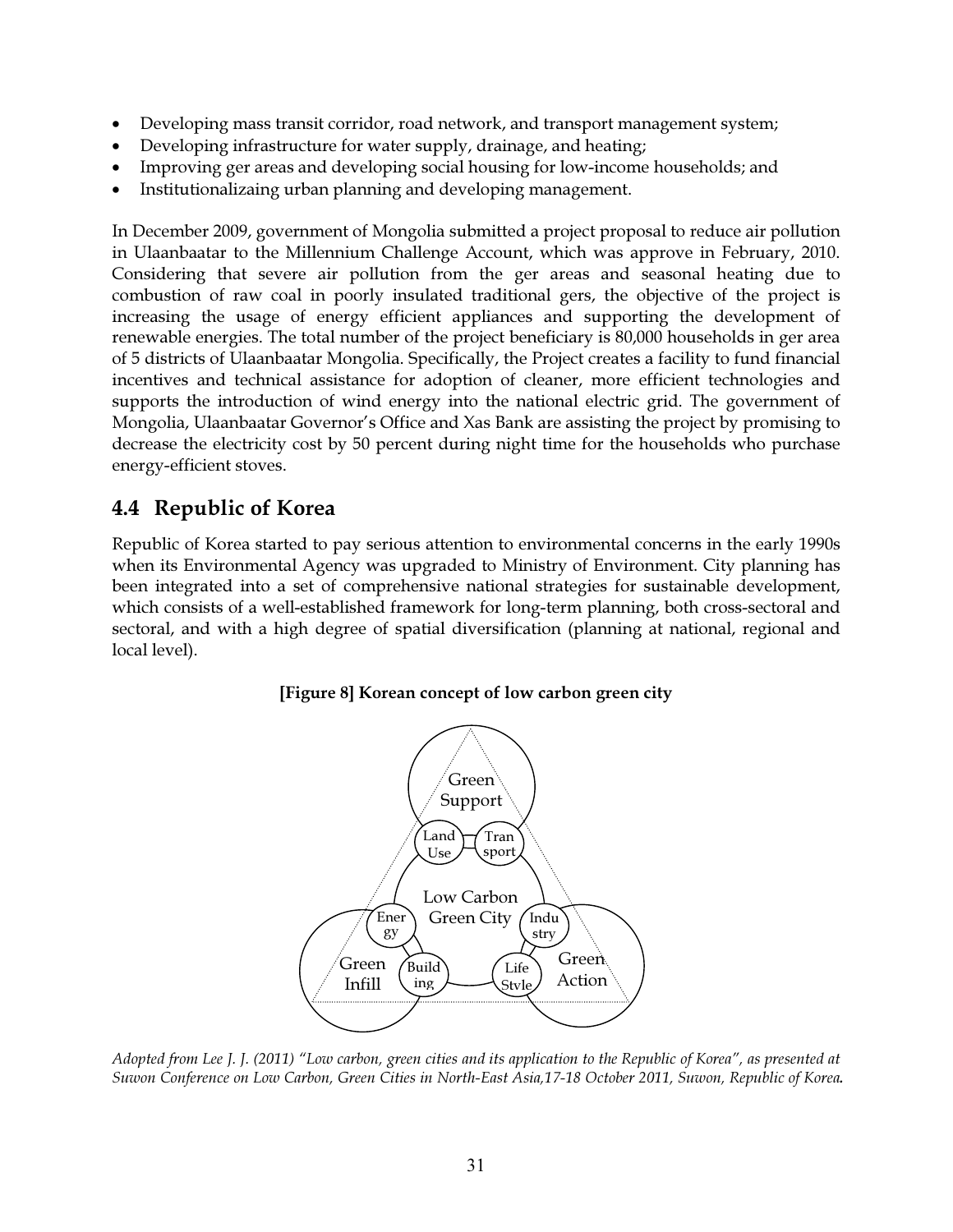#### 4.4.1 Seoul

With a population of over 10 million, Seoul is the capital and the largest metropolis in Republic of Korea. It is one of the top cities promoting green growth in North-East Asia. Seoul has a target year of 2030 to decrease energy use by 20% compared to 2000 base year and to reduce GHG by 40 percent compared to 1990 base year. Furthermore, renewable energy is expected to grow from 0.6% (2004) to a level of 20% by 2030. The city has used a series of initiatives to transform itself into a low-carbon, green city, which emphasizes three sectors:

- Energy: Energy conservation and increase in renewable energy;
- Building: Energy efficiency and improvement in buildings; and
- Transportation: Improvement in public transit and promotion of green cars.

For the energy sector, the share of renewable energy use in Seoul is targeted to increase from the 1.5 percent in 2007 to 20 percent by 2030. In this regard, Seoul has selected Magok as an Eco-Friendly Energy Town, which will serve as a model for future eco-friendly, low-carbon development. The specific targets set by Magok town plan include 56.5 percent of renewable energy among all energy use and certification of all buildings as top grade in energy efficiency.

For the building sector, the initiative of energy efficiency for new buildings has been led by the public sector. For example, it is mandatory for the government owned buildings to have ecofriendly certification for all construction. The public sector is also recommended to invest 7 percent of total investment costs in renewable energy for the construction of all new buildings. This initiative is planned to be expanded to the private sector, where buildings that acquire excellent grade in terms of eco-friendliness will be eligible for tax discount of 5 to 15 percent. For existing buildings, a series of building retrofit projects led by the public sector have been implemented: 94 Seoul Metropolitan Government buildings and 31 public school buildings retrofitted their facilities to increase energy efficiency. The ultimate goal is to transform 60 percent of all buildings into green buildings by 2030.

In the transportation sector, the goal is to establish a convenient and efficient public transportation system in Seoul through the establishment of eco-friendly transportation infrastructure and delivery of eco-friendly green cars. Eco-friendly transportation infrastructure has been pursued with a total of 73.5km as bus-only lanes, an extensive urban train network and a subway system with a total of 286.7km. The target is to increase the level of mass transit usage from the 62 percent in 2006 to 75 percent by 2030. In terms of delivery of eco-friendly green cars, it is planned that by 2020, all taxis and buses will be replaced as electric vehicles. In addition, bicycle in daily life has been strongly encouraged in Seoul. The city has set the target to increase the Bicycle Ridership from 1.2 percent in 2006 to 10 percent in 2030. In order to achieve this target, the city has created 216 km of bicycle routes, 16 bicycle parking buildings, along with 19 bicycle elevators and bicycle-only cars in the subway system.

In addition to the abovementioned sectors, the Municipal Government opened Seoul City Hall Plaza in 2004, providing a small but significant green space in the heart of the city. The area, previously jammed by traffic, exhaust and noise, was transformed into an open town square park. It has succeeded in restraining traffic flow in this area and securing space for pedestrians. The Municipal Government also restored Cheonggyecheon stream, which is a historical stream that has run through Seoul for the last 550 years. The stream was covered with concrete in 1937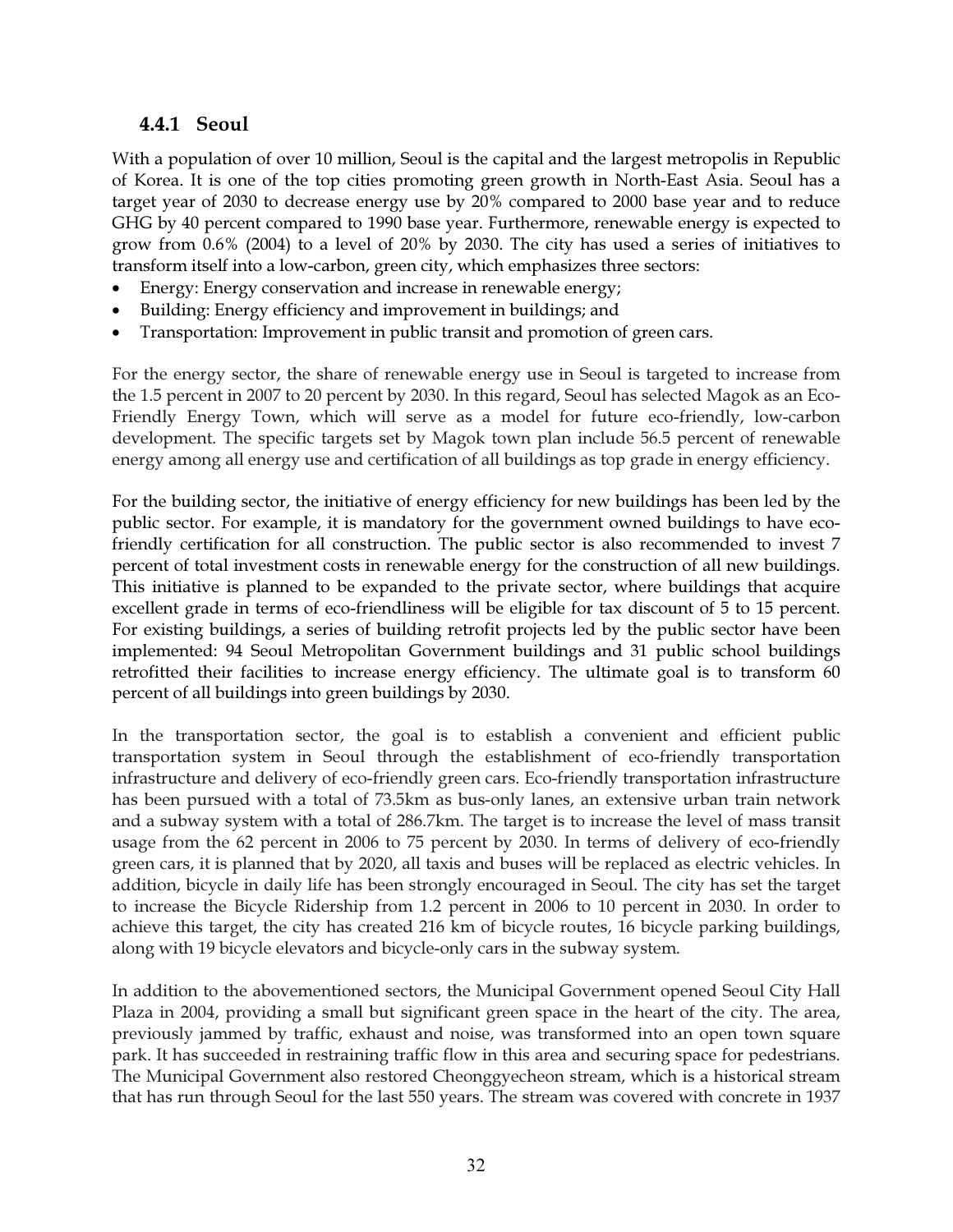in order to make way for an elevated highway that would serve a daily traffic volume of 190,000 vehicles. The restoration of this 6 kilometer stream has made a great contribution to creating a nature-friendly image for the City of Seoul..

### 4.4.2 Gangneung

Gangneung is a city located on the east coast of Republic of Korea. It has a population of 230,000. It is the first Low-Carbon Green Demonstration City, designated by central government of Republic of Korea. The vision set by Gangneung is to become world class example of a replicable low-carbon green city, showing urban energy consideration and emission reduction. It is expected that Gangneung will be the first low-carbon green city in Korea. In order to achieve such a vision, the strategies adopted by Gangneung include the following:

- creating the clean environment by preserving and remediating the natural environment;
- developing the city by utilizing traditional cultural assets and local resources;
- serving as a test bed city for cutting-edge green technologies;
- introducing low carbon options for transportation, housing and energy; and
- facilitating participation of citizens and encourage green lifestyle.

# [Figure 9] Gangneung's vision to be Korean's first low-carbon green city



*Adopted from Kim K. G. (2010) "Urban development model for the low-carbon green city: The case of Gangneung", Master Planner for Gangneung Green Model City.* 

"*Development Plan for Pine City – Gangneung Low-Carbon Green Demonstration City*" for lowcarbon green growth was reported to the President on 21 May 2009. The plan provides methods to achieve green growth in areas with excellent preservation of natural amenities but with lagging economic activities. Targeting an area of 17,545,000 square meters, the plan is composed of a *Comprehensive Plan* at strategic level and a *Neighborhood Development Plan* at tactical Level.

The *Comprehensive Plan* includes vision, goal, indicator, strategy, basic direction and land use plan for implementing a model city. It has four major components. First, the need for close cooperation among central government, local government, public and private enterprises, and local citizens is emphasized. Next, a new method for establishing low-carbon green city (includes adaptive design process, urban watershed planning, carbon and water footprinting, application of mitigation and adaption measures against climate change) is provided. The Plan